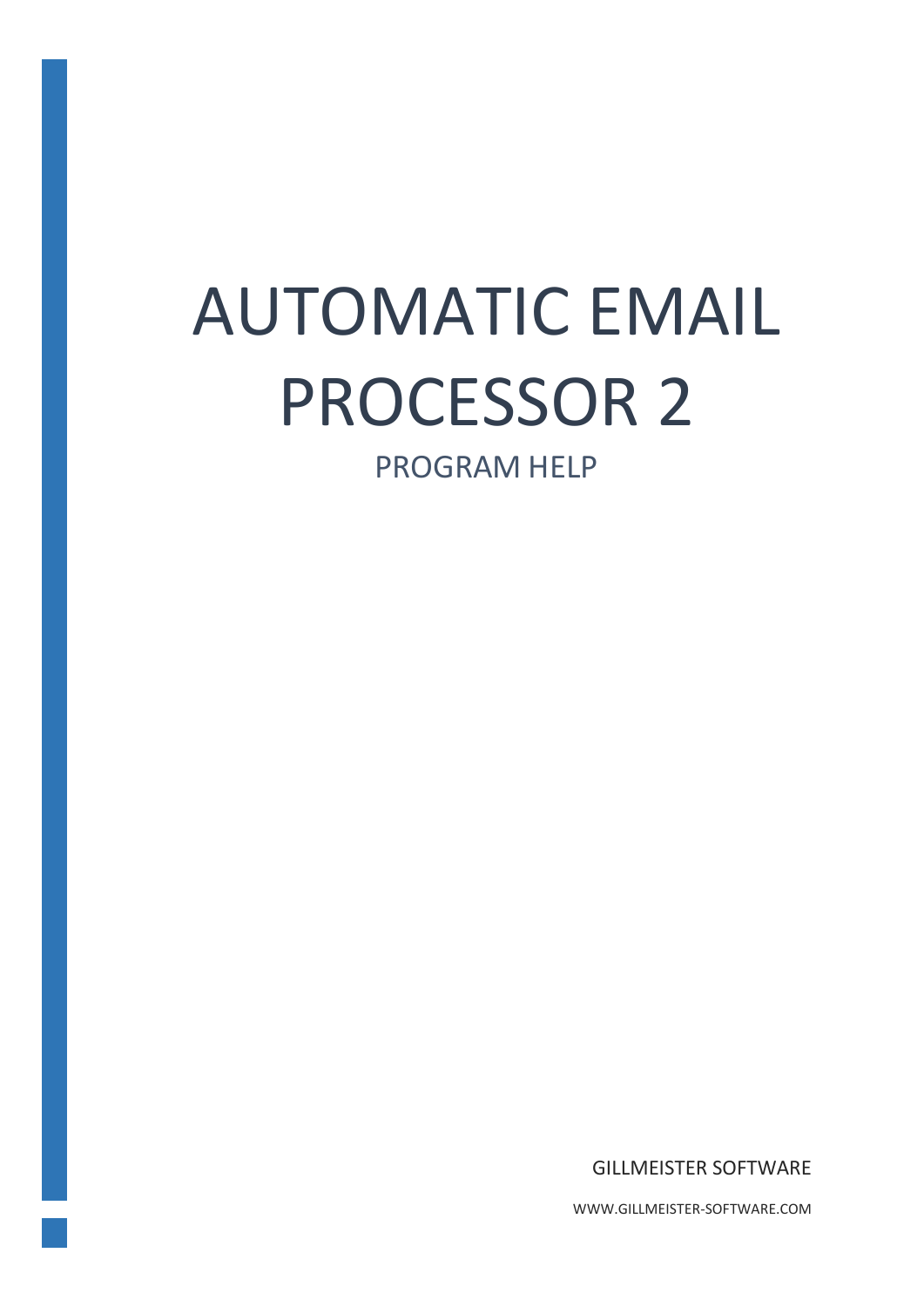# <span id="page-1-0"></span>1 TABLE OF CONTENTS

| $\mathbf{1}$ |      |  |
|--------------|------|--|
| 2            |      |  |
| 3            |      |  |
|              | 3.1  |  |
|              | 3.2  |  |
|              | 3.3  |  |
|              | 3.4  |  |
|              | 3.5  |  |
|              | 3.6  |  |
|              | 3.7  |  |
|              | 3.8  |  |
|              | 3.9  |  |
|              | 3.10 |  |
|              | 3.11 |  |
| 4            |      |  |
|              | 4.1  |  |
|              | 4.2  |  |
|              | 4.3  |  |
|              | 4.4  |  |
|              | 4.5  |  |
|              | 4.6  |  |
|              | 4.7  |  |
|              | 4.8  |  |
| 5            |      |  |
|              | 5.1  |  |
|              | 5.2  |  |
|              | 5.3  |  |
|              | 5.4  |  |
|              | 5.5  |  |
|              | 5.6  |  |
|              | 5.7  |  |
|              | 5.8  |  |
| 6            |      |  |
|              | 6.1  |  |
|              | 6.2  |  |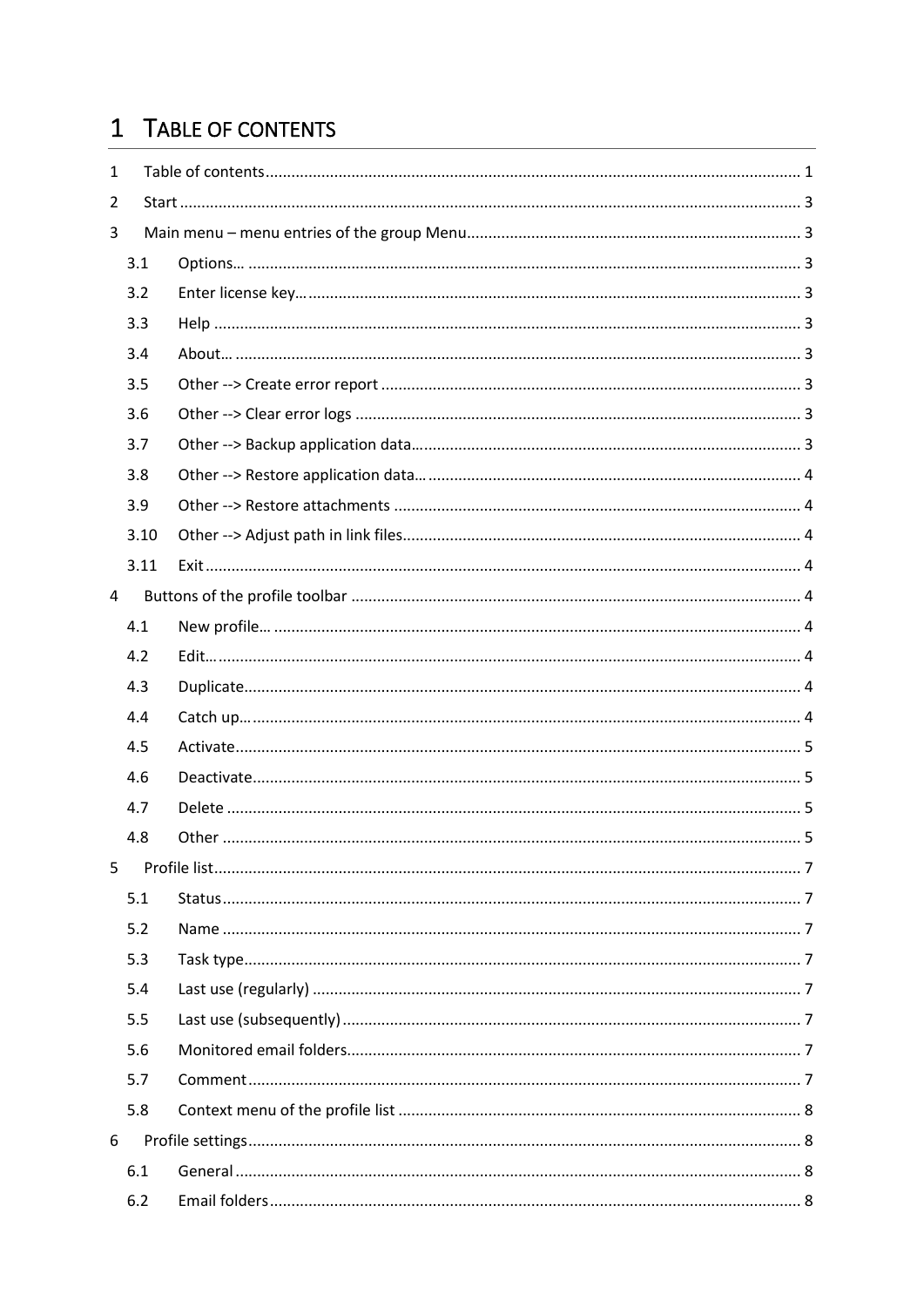| 6.3            |  |
|----------------|--|
| 6.4            |  |
| 6.5            |  |
| 6.6            |  |
| 6.7            |  |
| 6.8            |  |
| 6.9            |  |
| 7 <sup>1</sup> |  |
| 7.1            |  |
| 7.2            |  |
| 8              |  |
| 9              |  |
| 9.1            |  |
| 9.2            |  |
| 9.3            |  |
| 9.4            |  |
| 9.5            |  |
| 9.6            |  |
| 10             |  |
| 11             |  |
| 11.1           |  |
| 11.2           |  |
| 11.3           |  |
| 11.4           |  |
| 11.5           |  |
| 11.6           |  |
| 11.7           |  |
| 11.8           |  |
| 12             |  |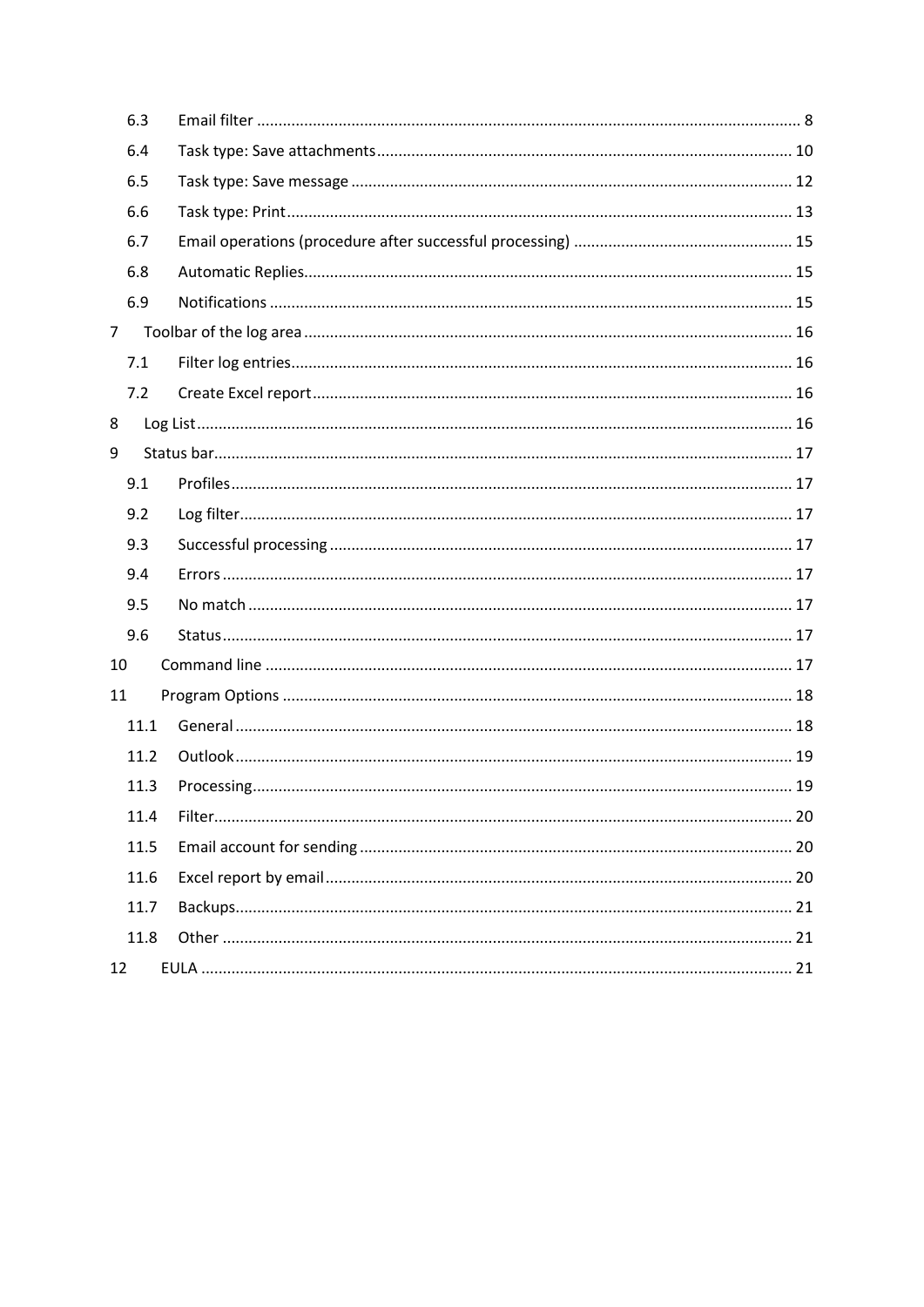# <span id="page-3-0"></span>2 START

Automatic Email Processor is a useful tool for Outlook to store and print incoming emails and their attachments automatically. For this, various filters, flexible configuration options, such as individually definable storage folders and the possibility of subsequent processing are available. For example, the path of the location where you want Automatic Email Processor to save certain emails or email attachments, can be assembled dynamically from individual properties of an email.

The program supports the creation of an unlimited number of profiles to allow separate settings for different email accounts. Profiles can be additionally applied to emails of a specific time period or to any previously received emails of an Outlook folder.

The help describes the program functions and provides instructions for the use of Automatic Email Processor.

# <span id="page-3-1"></span>3 MAIN MENU – MENU ENTRIES OF THE GROUP MENU

# <span id="page-3-2"></span>3.1 OPTIONS…

Use this menu item to open the dialog box for customizing the program options.

# <span id="page-3-3"></span>3.2 ENTER LICENSE KEY…

This menu entry opens the registration dialog to enter the license key respectively to unlock the full version of the program.

# <span id="page-3-4"></span>3.3 HELP

Clicking on this menu item opens the online help in the default browser. To use the online help, an active Internet connection is required.

# <span id="page-3-5"></span>3.4 ABOUT…

Using this menu item, the dialog window to display the program version of the license state will be opened. This dialog window contains also links to contact the technical support, the product's web page etc.

# <span id="page-3-6"></span>3.5 OTHER --> CREATE ERROR REPORT

In case of technical problems, you can create a bug report by using this menu item. The created file is named "Automatic Email Processor - error report" and located on the Desktop. You can then send us the error report attached to an email with a short description of the problem.

# <span id="page-3-7"></span>3.6 OTHER --> CLEAR ERROR LOGS

This menu item allows the error log files to be emptied manually. However, the program automatically removes entries that are older than 7 days during every saving process.

# <span id="page-3-8"></span>3.7 OTHER --> BACKUP APPLICATION DATA…

This menu item allows you to store the entire application data (profiles, log, etc.) as ZIP archive in a directory to be selected. After saving the ZIP archive is highlighted in the Explorer.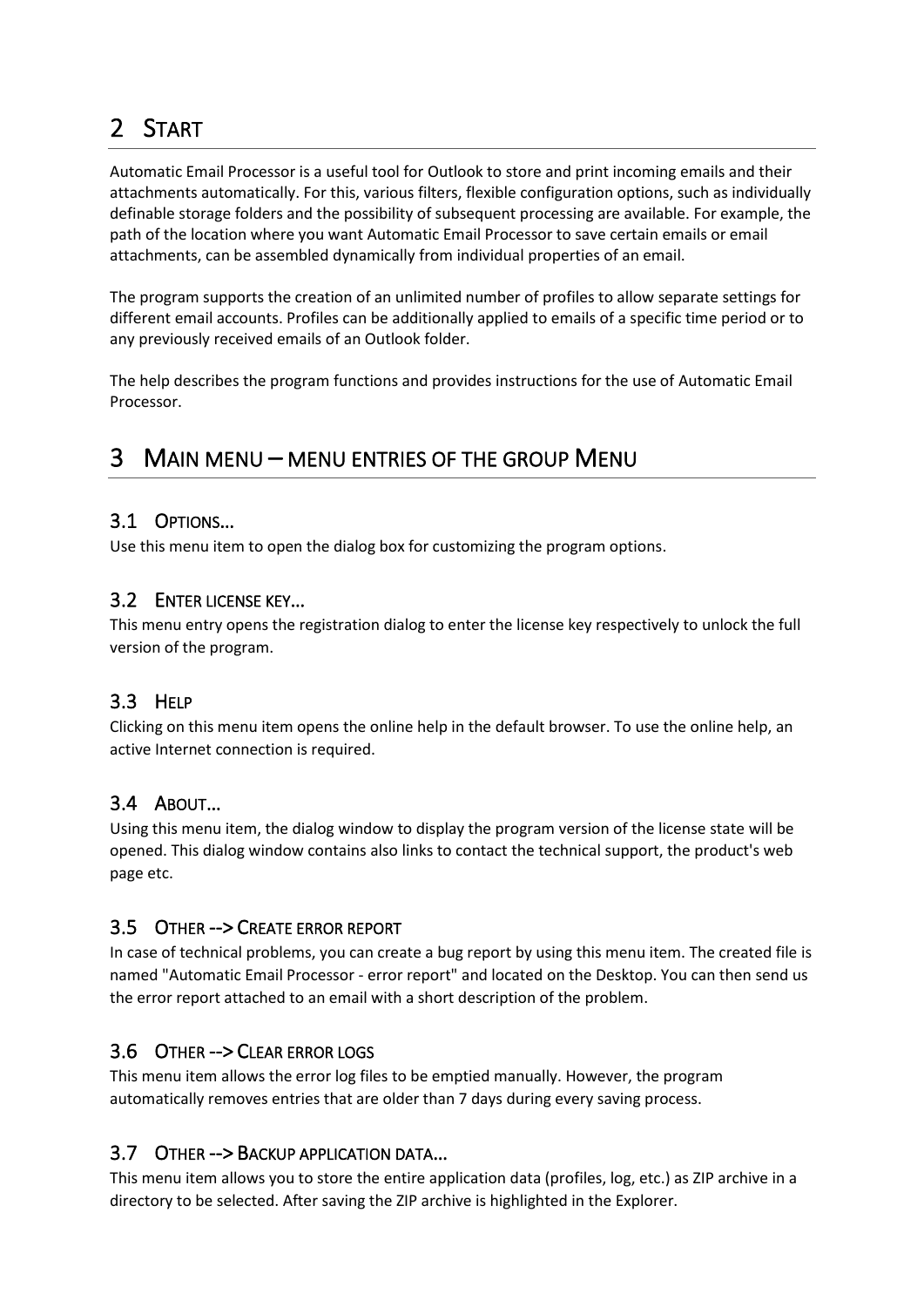# <span id="page-4-0"></span>3.8 OTHER --> RESTORE APPLICATION DATA…

This menu entry can be used to restore previously saved application data.

## <span id="page-4-1"></span>3.9 OTHER --> RESTORE ATTACHMENTS

Opens a dialog window for mass recovery of attachments that have been replaced by a link file in the email (ATTLNK file).

#### <span id="page-4-2"></span>3.10 OTHER --> ADJUST PATH IN LINK FILES

Opens a dialog window for mass adjusting the path of outsourced attachments. This allows you to view or restore the stored attachments even after moving the storage folder.

# <span id="page-4-3"></span>3.11 EXIT

Use this menu item to exit the program.

# <span id="page-4-4"></span>4 BUTTONS OF THE PROFILE TOOLBAR

# $\equiv$  Menu  $\sim$ + New profile... Sedit... Sell Duplicate <a>
O<br <a>
Catch up... <a>
O<br </a>
Activate <a>
O<br </a>
Deactivate </a>
X</a>
Delete </a>
I Delete </a>
I Delete </a>
I Delete </a>
I Delete </a>
I Delete </a>
I Delete </a>

# <span id="page-4-5"></span>4.1 NEW PROFILE…

A click on this button opens a window for creating a new profile.

# <span id="page-4-6"></span>4.2 EDIT…

This button opens the window for editing the settings of the profile that is currently selected in the list.

# <span id="page-4-7"></span>4.3 DUPLICATE

Creates a copy of the selected profile. To create a larger number of profiles, you should also consider the CSV import of profiles.

#### <span id="page-4-8"></span>4.4 CATCH UP…

Clicking this button opens a new window in which the period for an email receipt date can be defined. After confirmation, all emails received during this period (in the monitored folders) are subsequently processed using the currently selected profile. The limitation of the period is optional.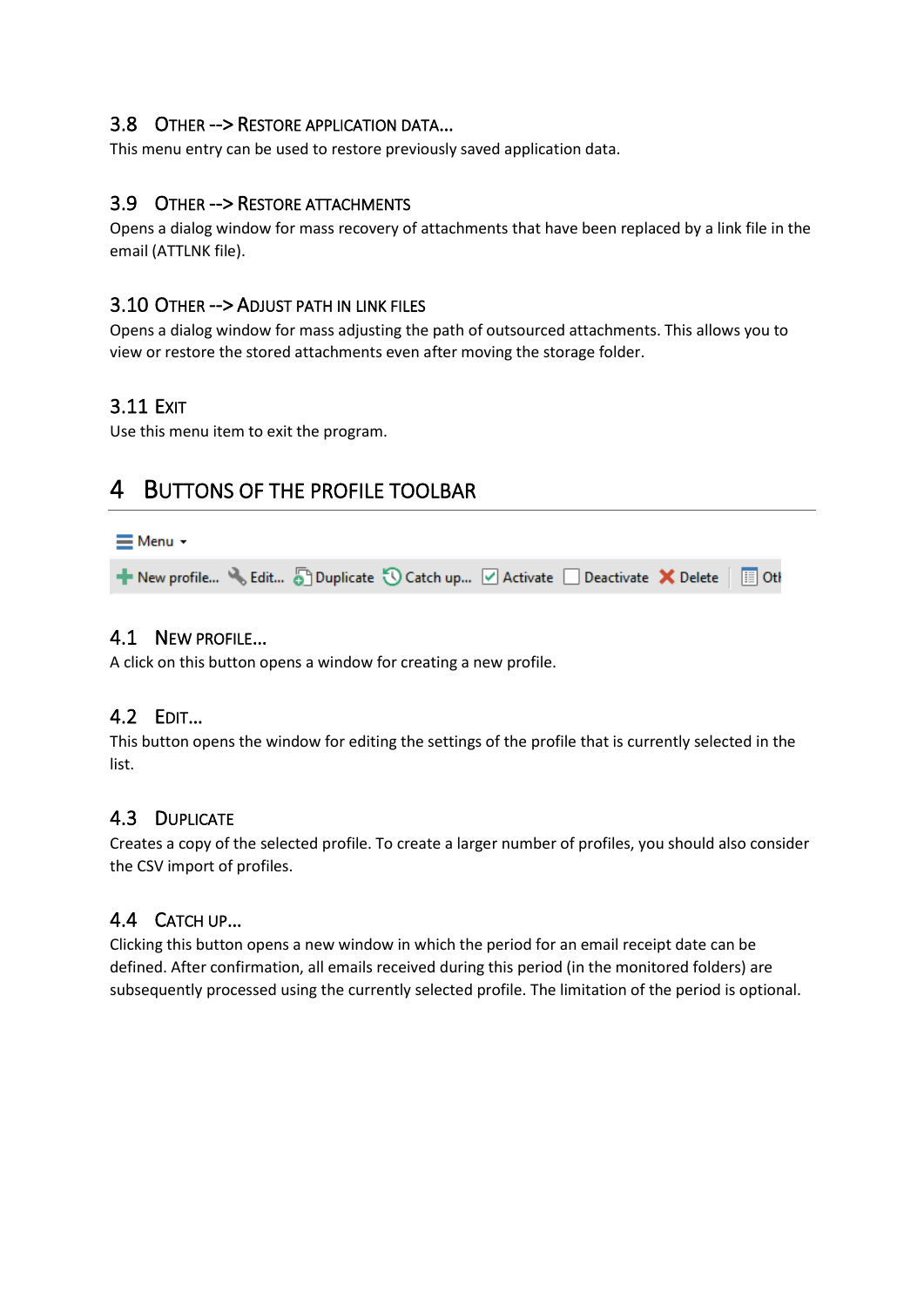| Apply selected profiles subsequently                           |  |
|----------------------------------------------------------------|--|
| Receipt date of messages<br>Limit to period                    |  |
| 27.03.2019<br>27.03.2019<br>from:<br>$\mathbb{R}$<br>to:<br>国マ |  |
| Ignore the following messages:                                 |  |
| messages that were processed successfully beforehand           |  |
| messages that caused errors during the last processing         |  |
| OK<br>Cancel                                                   |  |

# <span id="page-5-0"></span>4.5 ACTIVATE

With this button, you can set the selected profiles to the status Active, i. e. the profiles are applied to newly received emails.

# <span id="page-5-1"></span>4.6 DEACTIVATE

This button sets the selected profiles to the status Inactive, i. e. the profiles are ignored when processing newly received emails.

# <span id="page-5-2"></span>4.7 DELETE

By clicking the button, you can delete the selected profiles after a confirmation prompt.

# <span id="page-5-3"></span>4.8 OTHER

#### 4.8.1 Apply all profiles subsequently…

This menu entry opens a new window in which the period for an email receipt date can be defined. After confirmation, all emails received during this period (in the monitored folders) are subsequently processed using all active profiles. The limitation of the period is optional.

#### 4.8.2 Activate all profiles

With this button, you can set all profiles to the status Active, i. e. the profiles are applied to newly received emails.

#### 4.8.3 Deactivate all profiles

This button sets all profiles to the status Inactive, i. e. the profiles are ignored when processing newly received emails.

#### 4.8.4 Delete all profiles

Clicking this button deletes all profiles after a confirmation prompt.

#### 4.8.5 Import profiles from CSV file...

This menu item is used to import profiles from a CSV file. First, select the file to import, and then assign the appropriate profile properties to the contained columns. The following profile properties must be assigned: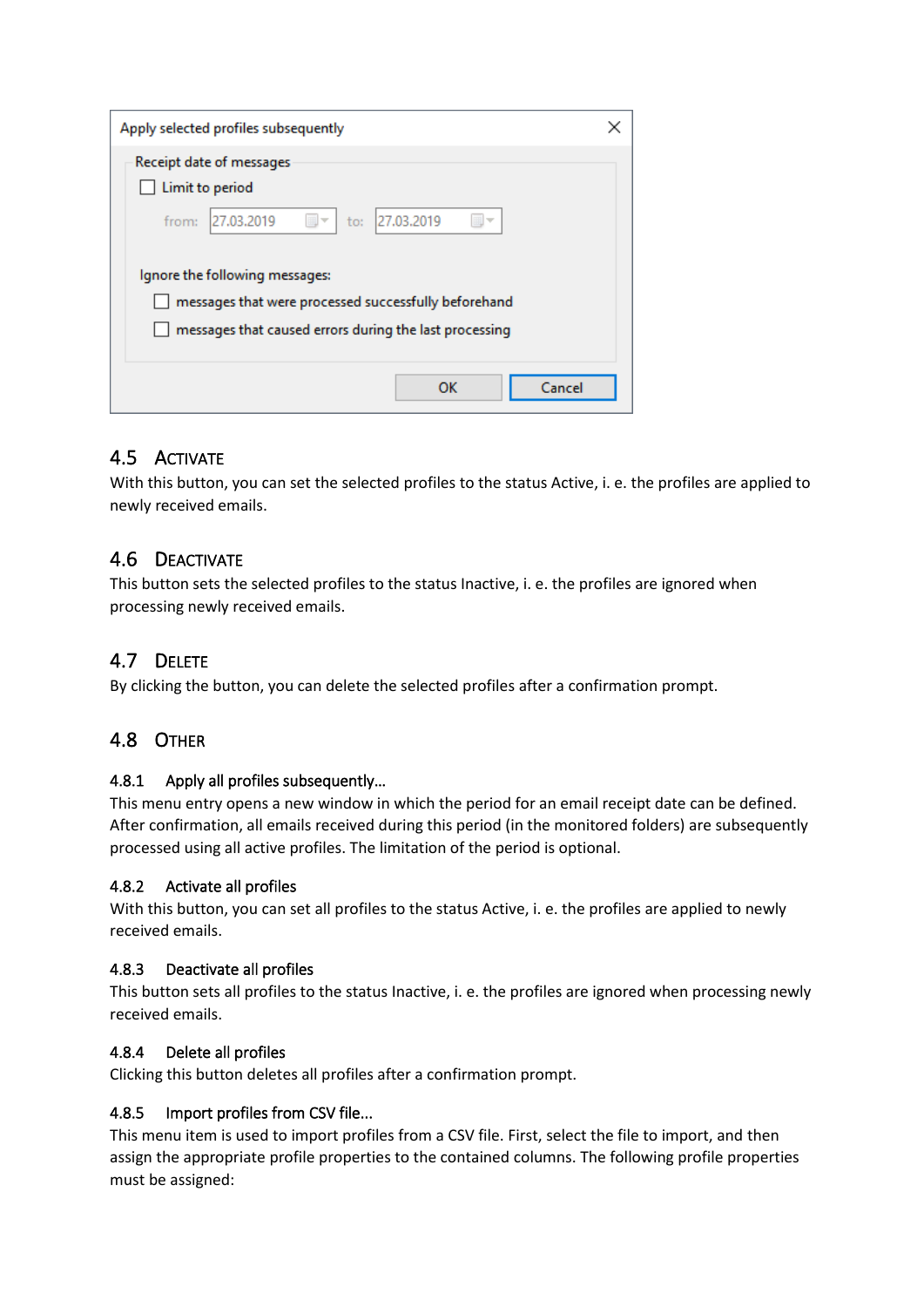- Email folder(s) to monitor
- Base directory of the storage location

**For logical values applies:** Specify the value 1 for an activated and 0 for a deactivated check box

**For enumerations/pick lists applies:** The value to be specified corresponds to the zero-based index within the list

#### **Example:**

If a file with that name already exists:



*Note: Please ensure that the file to be imported is not opened in Excel and therefore locked. Multiple email folders to be monitored within a profile to be created must be separated by a semicolon. The selected profile can be exported as template into a CSV file via the context menu of the profile list.*

| ∍ . ⊳ . 9 ⊞                                                                                |                                                                                                                                                                                                                                |                                                                                        |                                 | OAE-Import - EN.csv - Excel                                                                           |                                                                               |                                             |
|--------------------------------------------------------------------------------------------|--------------------------------------------------------------------------------------------------------------------------------------------------------------------------------------------------------------------------------|----------------------------------------------------------------------------------------|---------------------------------|-------------------------------------------------------------------------------------------------------|-------------------------------------------------------------------------------|---------------------------------------------|
| Einfügen<br>Start<br>Datei                                                                 | Seitenlavout<br>Formeln<br>Daten                                                                                                                                                                                               | Entwicklertools<br>Überprüfen<br>Ansicht                                               | Add-Ins<br>Team                 | V Was möchten Sie tun?                                                                                |                                                                               |                                             |
| $\frac{1}{2}$<br>A Ausschneiden<br><b>EP Kopieren</b> *<br>Einfügen<br>* Format übertragen | $-11 - A A$<br>Calibri<br>$\equiv \equiv$<br>$\equiv \equiv \equiv$<br>F K U                                                                                                                                                   | Textumbruch<br>$87 -$<br>$\frac{1}{2}$ = $\frac{1}{2}$ Verbinden und zentrieren $\sim$ | Standard<br>图 - 96 000 名 88     | Þ,<br>Standard<br>Als Tabelle<br>Bedingte<br>Ausgabe<br>Formatierung * formatieren                    | Gut<br>Neutral<br>Berechnung<br>Eingabe                                       | 霜<br>Schlecht<br>Einfügen Lö<br>Erklärender |
| Zwischenablage<br>$\sqrt{2}$                                                               | Schriftart<br>反                                                                                                                                                                                                                | Ausrichtung                                                                            | Zahl<br><b>IV</b><br>$\sqrt{2}$ |                                                                                                       | Formatyorlagen                                                                |                                             |
|                                                                                            | MÖGLICHER DATENVERLUST Einige Funktionen gehen möglicherweise verloren, wenn Sie diese Arbeitsmappe im CSV-Format (Trennzeichen getrennt) speichern. Um diese Funktionen zu erhalten, speichern Sie sie in einem Excel-Dateifo |                                                                                        |                                 |                                                                                                       |                                                                               | Speic<br>Nicht mehr anzeigen                |
| <b>v</b> 1<br>C12<br>$\times$                                                              | fx                                                                                                                                                                                                                             |                                                                                        |                                 |                                                                                                       |                                                                               |                                             |
|                                                                                            | $\mathbf{D}$                                                                                                                                                                                                                   | c                                                                                      | D.                              |                                                                                                       |                                                                               | G                                           |
| Profile name                                                                               | <b>Folders to monitor</b>                                                                                                                                                                                                      |                                                                                        |                                 | Filter -- > Sender address contains Filter -- > Subject contains Storage location -- > Base directory |                                                                               |                                             |
| Invoices - J. Doe Ltd.                                                                     | \\info@gillmeister-software.de\Incoming                                                                                                                                                                                        | doe.com                                                                                | invoice                         | C:\Data\Invoices                                                                                      | <emailyear4>\<sendername></sendername></emailyear4>                           |                                             |
| Invoices - Example Corp.                                                                   | \\info@gillmeister-software.de\Incoming                                                                                                                                                                                        | accounting <and>example.com</and>                                                      | invoice                         | C:\Data\Invoices                                                                                      | <emailyear4>\<sendername></sendername></emailyear4>                           |                                             |
|                                                                                            |                                                                                                                                                                                                                                |                                                                                        |                                 |                                                                                                       |                                                                               |                                             |
|                                                                                            |                                                                                                                                                                                                                                |                                                                                        |                                 |                                                                                                       |                                                                               |                                             |
| Import profiles                                                                            |                                                                                                                                                                                                                                |                                                                                        |                                 |                                                                                                       |                                                                               | $\Box$<br>$\times$                          |
| <b>CSV</b> options:<br>Separator:                                                          | Rows: $\boxdot$ First row contains column captions                                                                                                                                                                             |                                                                                        |                                 |                                                                                                       |                                                                               |                                             |
| General --> Name<br>$\checkmark$                                                           | $\sim$                                                                                                                                                                                                                         | $\checkmark$                                                                           | $\vee$                          | $\sim$                                                                                                | $\checkmark$                                                                  |                                             |
| Profile name                                                                               | General --> Name                                                                                                                                                                                                               |                                                                                        | $\wedge$<br>t contains          | Storage location --> Base directory                                                                   | Storage location --> dyn. Sub-folders   Option number, if file already exists |                                             |
| Invoices - J. Doe Ltd.                                                                     | General --> Comment<br>General --> Active                                                                                                                                                                                      |                                                                                        |                                 | <b>C:\Data\Invoices</b>                                                                               | <emailyear4>\<sendername></sendername></emailyear4>                           |                                             |
| Invoices - Example Corp.                                                                   | Preview --> File name                                                                                                                                                                                                          |                                                                                        |                                 | C:\Data\Invoices                                                                                      | <emailyear4>\<sendername></sendername></emailyear4>                           |                                             |
|                                                                                            | Preview --> Subject                                                                                                                                                                                                            |                                                                                        |                                 |                                                                                                       |                                                                               |                                             |
|                                                                                            | Email folder --> Including sub-folders<br>Email folder --> Monitored folders                                                                                                                                                   |                                                                                        |                                 |                                                                                                       |                                                                               | OK<br>Cancel                                |
|                                                                                            |                                                                                                                                                                                                                                |                                                                                        |                                 |                                                                                                       |                                                                               |                                             |

#### 4.8.6 Export selected profile to CSV file

Serves to create a template for the mass import of profiles (the created CSV file contains only those properties that deviate from the default value).

#### 4.8.7 Import profiles from JSON file

This menu item allows you to import profiles from a JSON file.

#### 4.8.8 Export profiles to JSON file

Here you can export profiles, for example to transfer them to another computer. Choose from the following options:

- Export all profiles
- Export active profiles
- Export selected profiles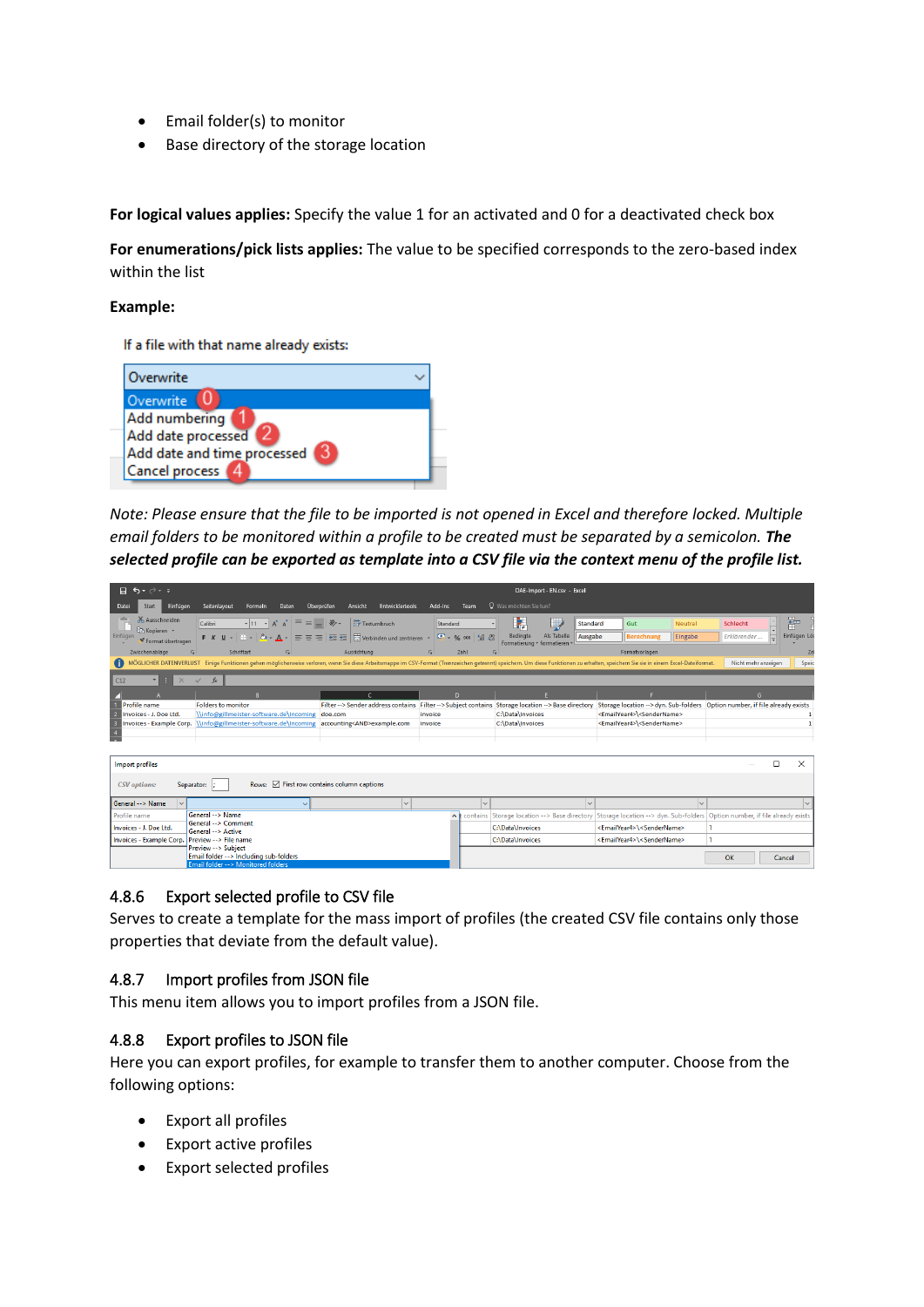#### 4.8.9 Import profiles from Outlook Attachment Extractor 3

Imports all profiles already created with Outlook Attachment Extractor 3 into the profile list. After the import, a restart of the program is necessary.

# <span id="page-7-0"></span>5 PROFILE LIST

| $\equiv$ Menu $\sim$ |        |                                                                                                     |                   |
|----------------------|--------|-----------------------------------------------------------------------------------------------------|-------------------|
|                      |        | <b>Example 1</b> New profile Selit Selit Duplicate Superior Catch up Ø Activate Deactivate X Delete |                   |
| Status               | . Name | Task type                                                                                           | Created/Last modi |

# <span id="page-7-1"></span>5.1 STATUS

Newly created profiles are given the status "active". All profiles with this status will be applied to incoming emails. To disable a profile, click the check box at the beginning of each row. The status then changes to "inactive".

| Profiles:     |  |
|---------------|--|
| <b>Status</b> |  |
| l∕ Active     |  |
| $\vee$ Active |  |
| l Inactive    |  |

*A status change causes the profile change date to be altered. A profile is only automatically applied to messages whose detection date lies after the profile creation date and the profile change date.*

# <span id="page-7-2"></span>5.2 NAME

The name of the profile.

# <span id="page-7-3"></span>5.3 TASK TYPE

Displays the task types defined in the profile. "Save Attachments" and "Save Message" get the diskette icon, "Print Attachments" and "Print Message" get the printer icon.

# <span id="page-7-4"></span>5.4 LAST USE (REGULARLY)

Shows the date and time of the last successful regular respectively automatic application of the profile.

# <span id="page-7-5"></span>5.5 LAST USE (SUBSEQUENTLY)

Shows the date and time of the last successful application of a profile using the Catch-Up function.

#### <span id="page-7-6"></span>5.6 MONITORED EMAIL FOLDERS

A list of all email folders the profile will be applied to.

# <span id="page-7-7"></span>5.7 COMMENT

An optional comment to the profile.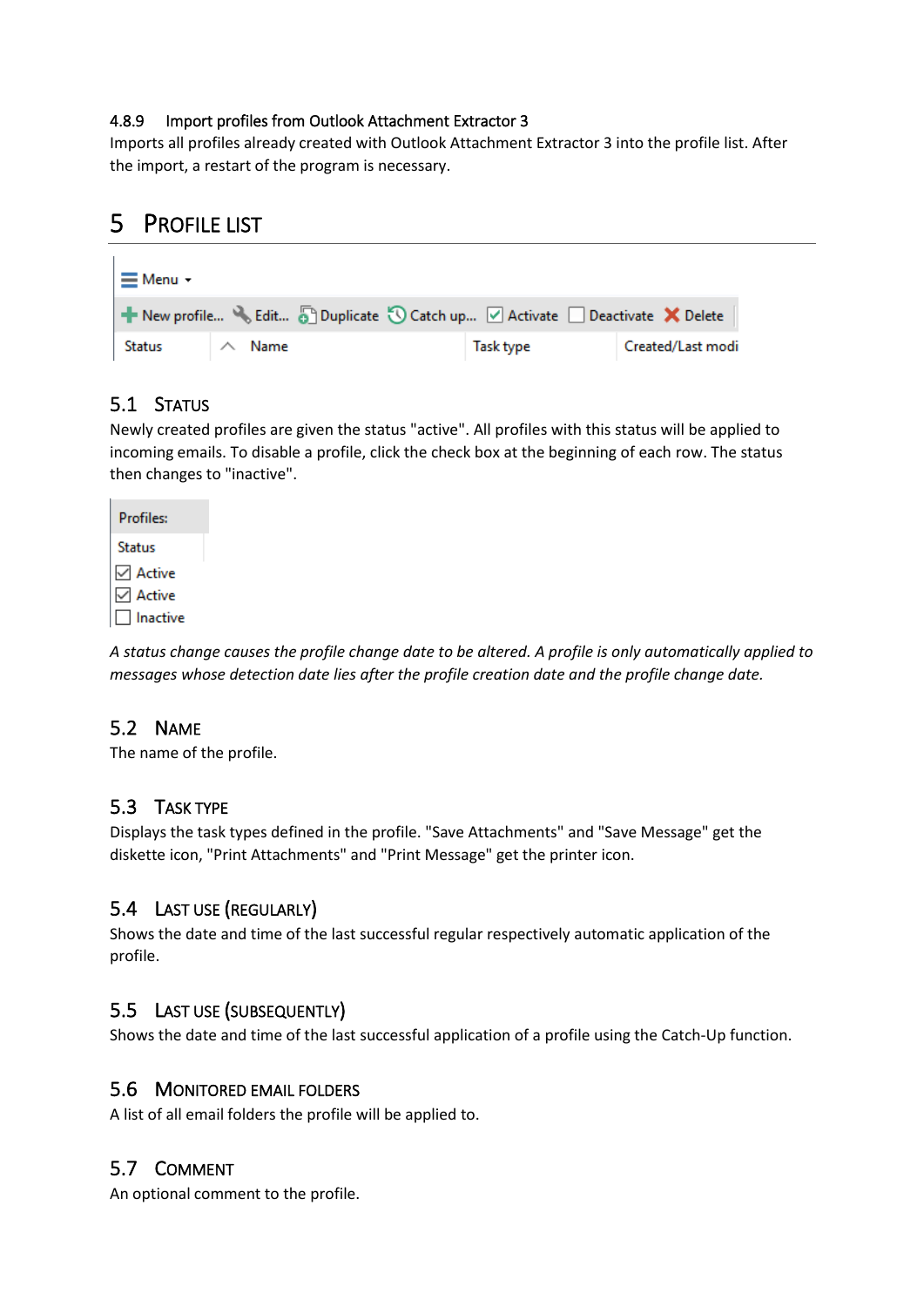# <span id="page-8-0"></span>5.8 CONTEXT MENU OF THE PROFILE LIST

The context menu of the profile list contains the following entries:

- Select all
- Select nothing
- Invert selection
- Export profile to CSV file *(serves to create a template for the mass import of profiles - the created CSV file contains only those properties that differ from the default value)*

# <span id="page-8-1"></span>6 PROFILE SETTINGS

# <span id="page-8-2"></span>6.1 GENERAL

#### 6.1.1 Name

Here you can give the profile a meaningful name.

#### 6.1.2 Comment

Optionally, you can enter a comment that will be displayed in the profile list.

#### 6.1.3 Color highlighting in the log list

Here you have the option to determine a color in which the profile will be highlighted in the log list.



# <span id="page-8-3"></span>6.2 EMAIL FOLDERS

Here you can add one or more email folders. The profile is applied to all added email folders, if the specified filter criteria are met. When the option "Including sub-folders" is activated, additionally, all emails from folders which are subordinate to the added folders are processed.

#### 6.2.1 Manual input of an e-mail folder

After activating this option, you have the option to enter an email folder that cannot be reached in the above selection list. Select a folder in the selection list so that its path appears in the input field (as template respectively example).

*This option is mainly useful when using a centrally managed profile file.*

# <span id="page-8-4"></span>6.3 EMAIL FILTER

Here you specify the (optional) conditions that must be met by the email properties. Only if all filter criteria are met, the email is processed. You can use logical comparison operators to set several conditions for an email property. In this case, the "AND" operator takes precedence over the "OR" operator. The filter is case insensitive - no distinction is made between uppercase and lowercase letters of the entered terms. Wildcards as the asterisk are not supported.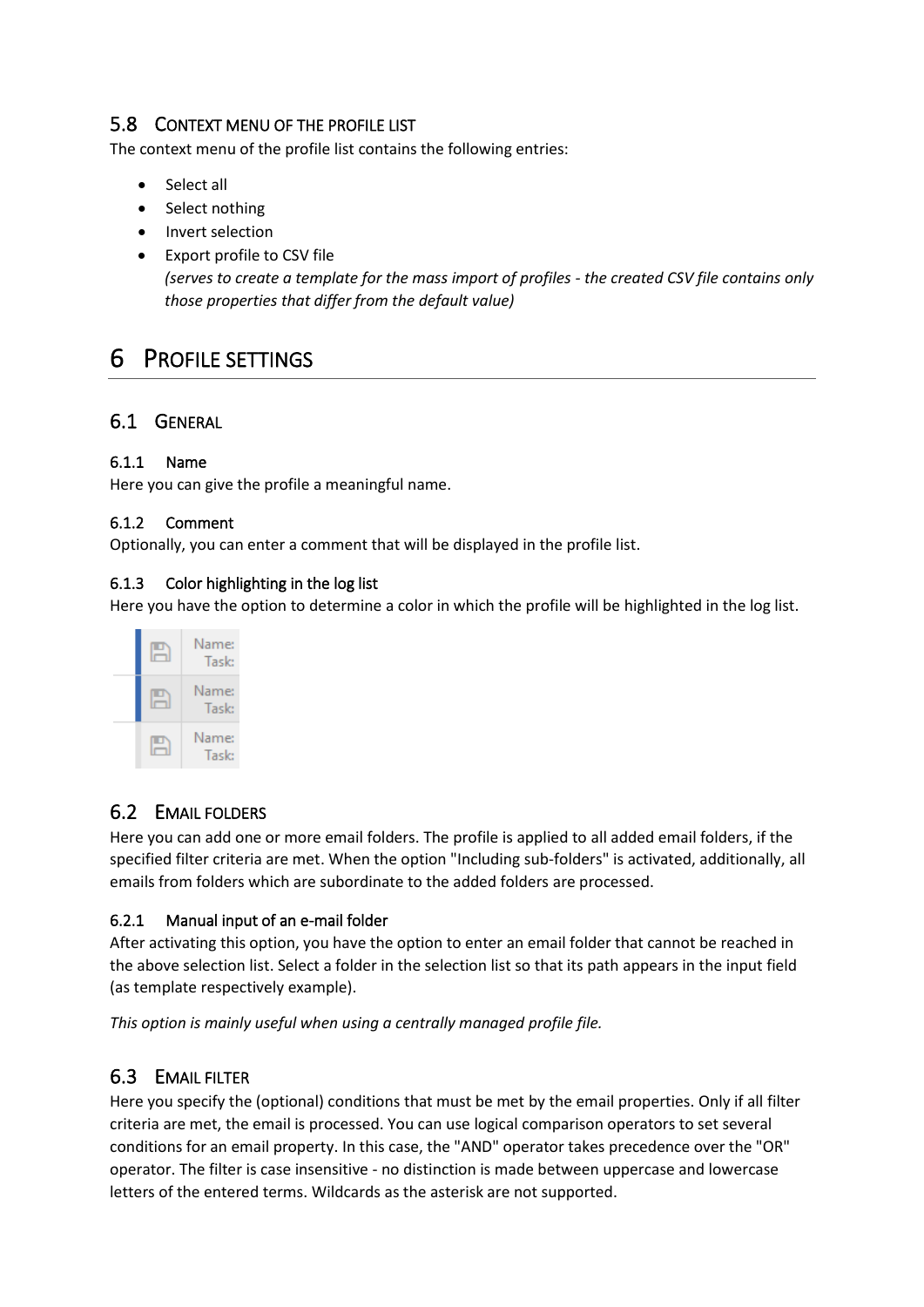#### **Email filter**

| Sender name       |                   |                             |
|-------------------|-------------------|-----------------------------|
| contains:         |                   | Insert operator/placeholder |
| Buchhaltung       |                   | Placeholders                |
| does not contain: | Logical AND       | Logical operators           |
|                   | <b>Logical OR</b> |                             |
|                   |                   |                             |

| -Sender address-   |                 |
|--------------------|-----------------|
| contains:          | Insert operator |
| billing@hetzner.de |                 |

#### 6.3.1 Sender name contains/does not contain

Enter an optional name or partial name of the sender of the email to be processed.

#### 6.3.2 Sender address contains/does not contain

Enter an optional email address or a partial address of the sender.

#### 6.3.3 Recipient name contains/does not contain

Enter an optional name or partial name of the recipient of the email to be processed.

#### 6.3.4 Recipient address contains/does not contain

Enter an optional email address or a partial address of the recipient.

#### 6.3.5 Subject contains/does not contain

Enter here optional the subject or a part of a subject.

#### 6.3.6 Message header contains/does not contain

Enter here optional, for example, an email address or a part of an email address. This filter option is, inter alia, helpful when using alias email addresses. Normally, you should prefer the filter for the sender or recipient address.

#### 6.3.7 Message text contains/does not contain

Optionally enter the message text or a part of the message text.

#### 6.3.8 Attachment's file name contains/does not contain

Enter here an optional file name or part of a file name of an email attachment.

To process only certain file types, such as PDF files, simply enter the term ".pdf" here. If additionally, a specific word (for example, invoice) should be contained in the attachment filename, the entry would look like this: .pdf<AND>invoice

*If the option "Storage location → Save all attachments into the same folder" is enabled, the filters Filename Contains/Does Not Contain are only used to define an attachment to be used for dynamic naming, i. e. to use certain parts of the name of the attachment defined by the filter for the folder or file name.*

#### 6.3.9 Attachment's file size

Optionally, specify here the allowed file size of the attachment. The default setting is "not evaluated". The following restrictions can be defined:

• File size is less than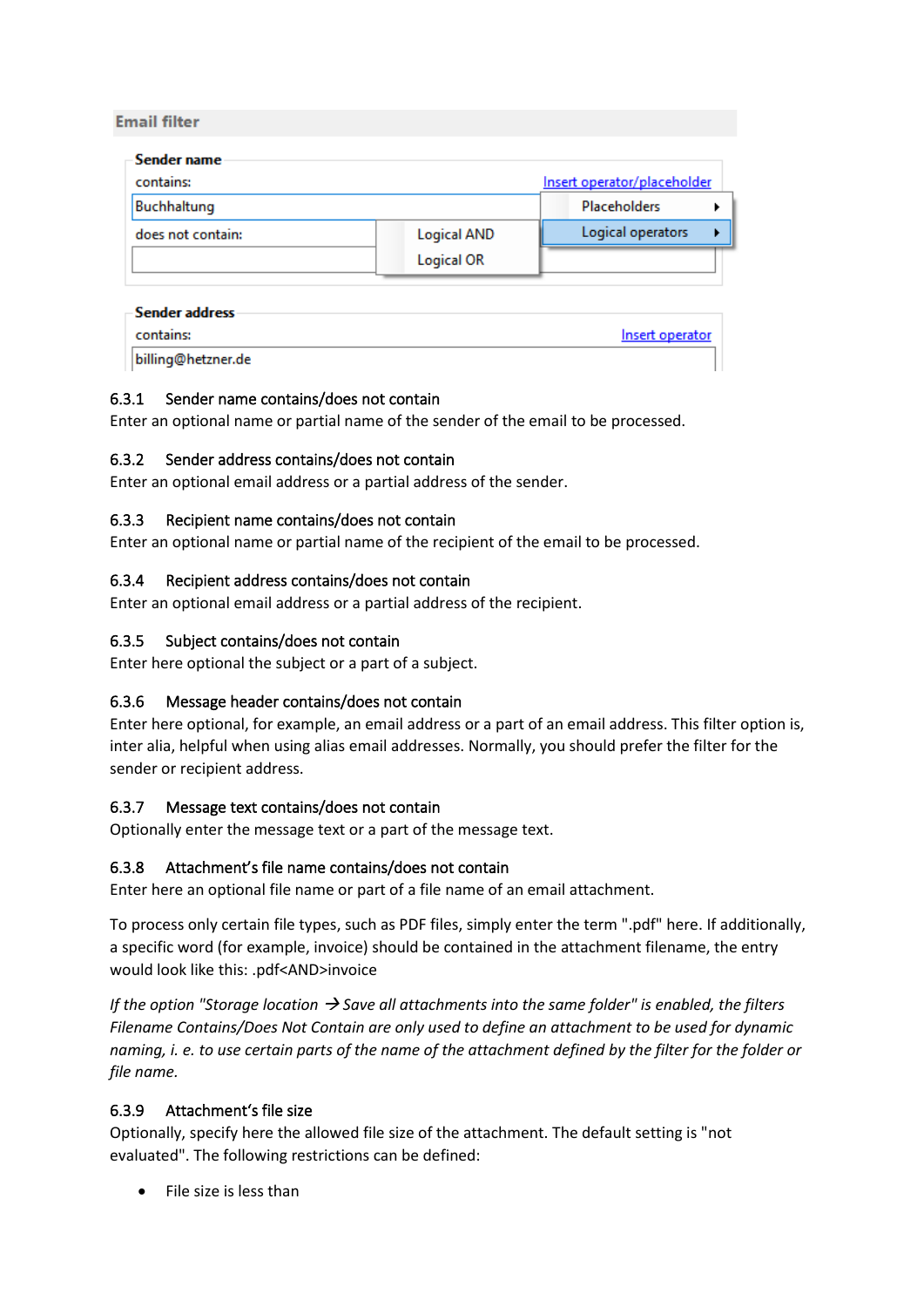- File size is greater than
- File size is between two values

*In the program options, you can specify whether the value displayed in Outlook or the actual file size should be used to determine the file size.*

#### 6.3.10 Number of attachments

Here you can optionally set a rule for the number of attachments that the message to be processed must contain. The following restrictions can be specified:

- is smaller than
- is exactly
- is greater than
- lies between

#### 6.3.11 Receipt date

Allows you to limit the processing to emails of a certain date of receipt (e.g. 01/01/2019 - 12/31/2019). This filter is particularly useful for creating email archives.

# <span id="page-10-0"></span>6.4 TASK TYPE: SAVE ATTACHMENTS

#### 6.4.1 General settings

Here you can define whether the task is assigned the status "Activated" and will therefore be executed when there are matching emails, or whether it is assigned the status "Deactivated". Activated tasks are given a check mark in the task name.

#### 6.4.2 Storage location

#### *6.4.2.1 Folder*

Select the base directory where the attachments should to be stored by clicking on the button with the label "...".

#### *6.4.2.2 Subfolders*

Use the Link Menu above the input field to select email properties that should be used to create an optional subfolder structure within the base directory.

| Folder:                                                                           |                    |
|-----------------------------------------------------------------------------------|--------------------|
| D:\Geschäftliches\Rechnungen\Eingang                                              | $\cdots$           |
| Subfolder(s) (dynamically generated from )<br>  <emailyear4>\Hetzner</emailyear4> | Insert placeholder |
| File name (dynamically generated from )                                           | Insert placeholder |

#### *6.4.2.3 File name*

Use the Link Menu above the input field to select email properties from which the file name should be generated. If you leave this field empty, the original name of the email attachment is used.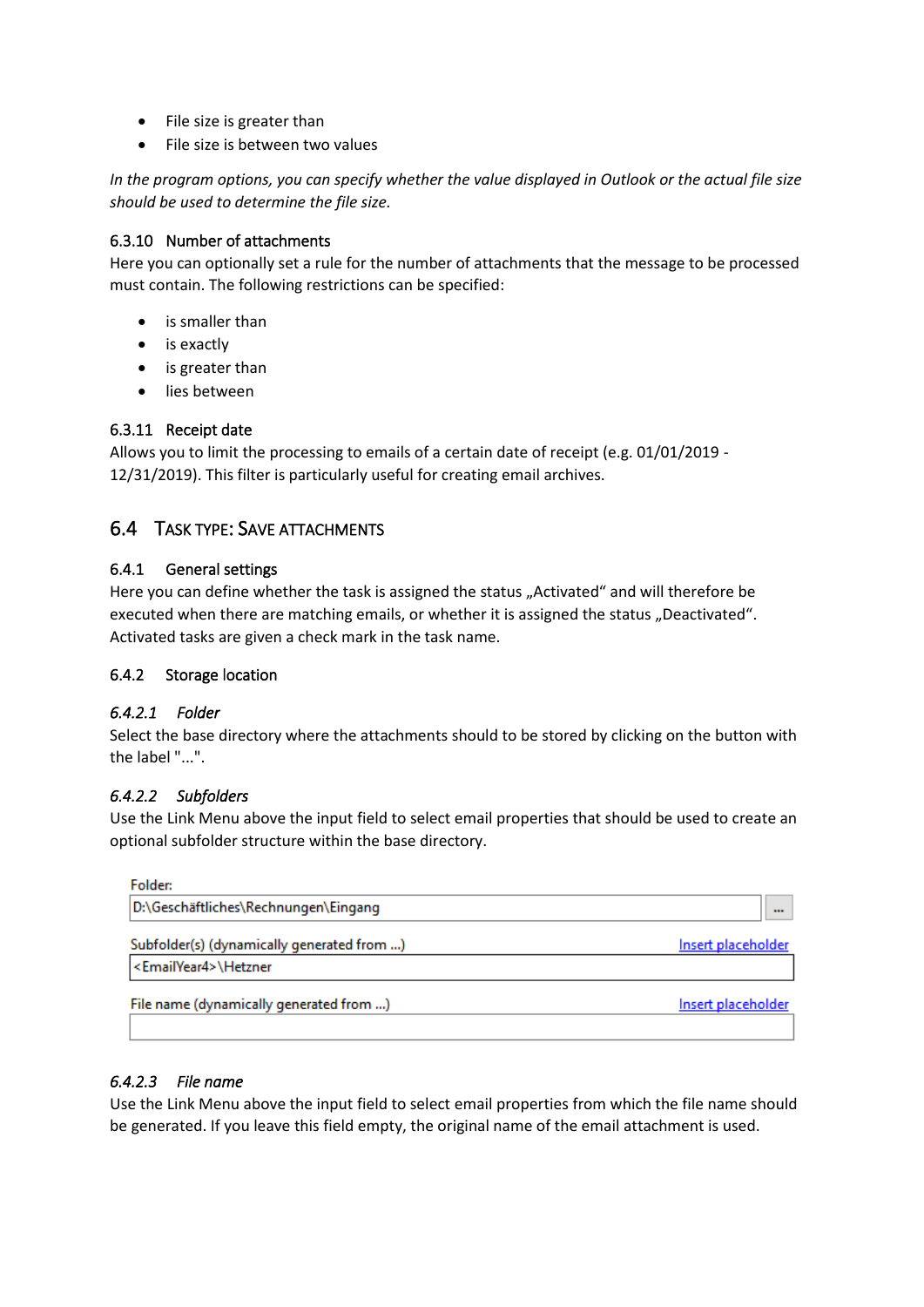# *6.4.2.4 Preview File Name*

Enter here optional the expected (or a similar) file name of the attachment to be processed. This can be useful if you want to compose a new file name from parts of the original attachment file name. To change the preview file name, click on "Preview".

# *6.4.2.5 Preview Subject*

Enter here optional the expected (or a similar) subject of the emails to be processed. This can be useful if you want to use parts of the subject for the folder or file name. To change the Preview Subject, click on "Preview".

## *6.4.2.6 Save all attachments into the same folder*

This option is required if the storage location is to be dynamically generated from the name or a part of the name of a specific attachment (for example, if an order number should be part of the name of a sub-folder) and all additional attachments should be stored into the same folder. In this case, enter into the field with the label "File name contains" the name or a part of the name of the attachment to be used as reference and enable the option.

*If this option is enabled, the filters Filename Contains/Does Not Contain are only used to define an attachment to be used for dynamic naming, i. e. to use certain parts of the name of the attachment defined by the filter for the folder or file name.*

#### *6.4.2.7 Name collisions*

If a file with the distinguished name already exists, the collision rule determined here will be applied. Decide whether the program should: overwrite the file, add a number or the processing date to the name, or cancel the operation.

#### 6.4.3 ZIP archives

#### *6.4.3.1 Extract files from ZIP archives*

If this option is enabled, all files in a ZIP archive are extracted. If necessary, a password for the ZIP archive can be stored. By using the optional filter for the name of the files to be extracted, these can be restricted. You can also specify whether the ZIP archive should additionally be stored in the storage folder.

#### 6.4.4 Subsequent

For automatic further processing, the path and name of the extracted attachment can be passed to a program as parameter. Here you can specify the appropriate settings.

#### *6.4.4.1 Execute program*

Here, you can optionally enter the path of a program that should be executed after the successful extraction of an attachment.

#### *6.4.4.2 Replace extracted attachments with links*

If this option is activated, the stored attachments of the email will be replaced by a link file. This contains the path to the file and has the file extension ".attlnk". By double-clicking on the replaced attachment of the email, a drop-down menu appears with the following options:

- Open extracted file
- Select extracted file in Explorer
- Restore all email attachments

In the program options on the tab Other, you can specify that instead of displaying the selection menu, one of the three options above is always executed.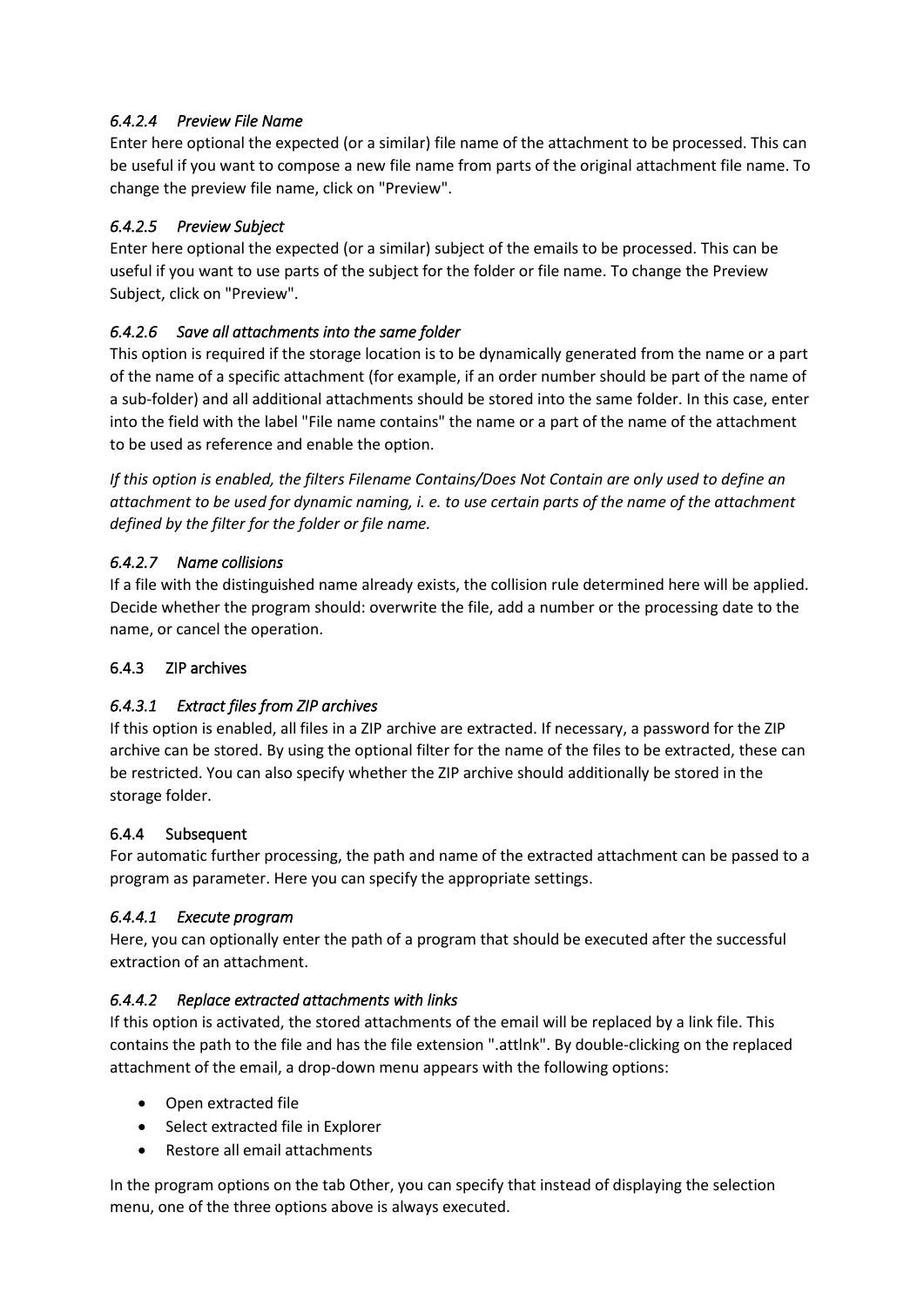The stored attachments are not replaced in the following cases:

- The email is encrypted.
- The extracted file is part of a ZIP archive and the option "Also save the ZIP archive in the storage folder" has not been activated.

# <span id="page-12-0"></span>6.5 TASK TYPE: SAVE MESSAGE

#### 6.5.1 General settings

Here you can define whether the task is assigned the status "Activated" and will therefore be executed when there are matching emails, or whether it is assigned the status "Deactivated". Activated tasks are given a check mark in the task name.

#### 6.5.2 File format

Here you can specify the file format in which the email message is stored. Choose from the following formats:

- PDF file
- HTML file oder MHT file
- RTF file or DOC file (both in Rich Text Format)
- TXT file
- MSG file (in Outlook message format) with additional setting option: Keep or remove digital signature/encryption
- original format of the message

#### *6.5.2.1 Additional options when saving as PDF file*

After selecting the file format "PDF file", an additional button "Options..." is available. This opens a new dialog window in which the page orientation (portrait or landscape format) and the paper format (A3, A4, Letter, ...) can be defined.

You can also specify whether the message, embedded messages or other attachments are to be embedded into the PDF file.

#### 6.5.3 Storage location

#### *6.5.3.1 Folder*

Select the base directory where the message should to be stored by clicking on the button with the label "...".

#### *6.5.3.2 Subfolders*

Use the Link Menu above the input field to select email properties that should be used to create an optional subfolder structure within the base directory.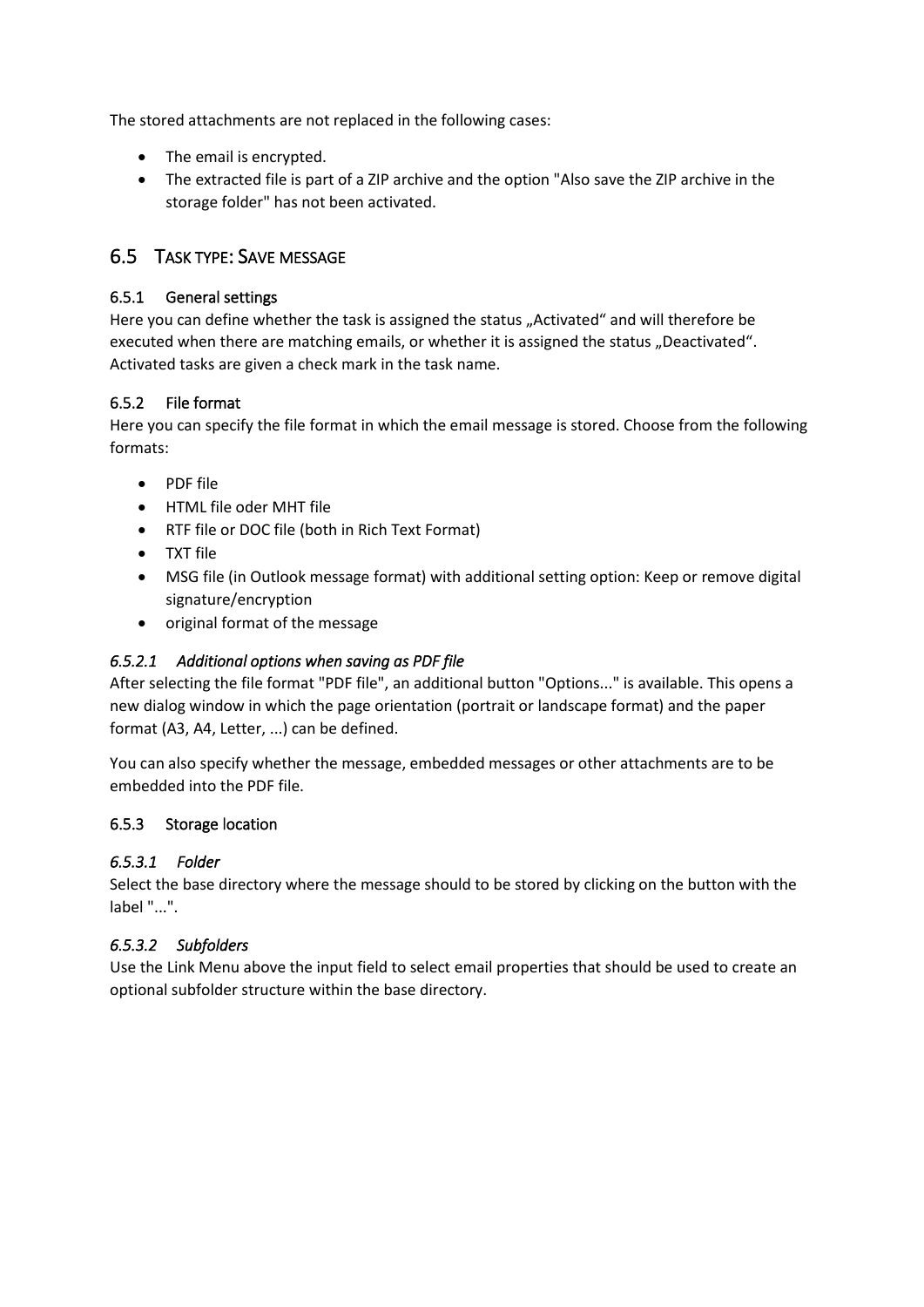| Folder:                                    |                    |
|--------------------------------------------|--------------------|
| D:\Geschäftliches\Rechnungen\Eingang       | $\cdots$           |
| Subfolder(s) (dynamically generated from ) | Insert placeholder |
| <emailyear4>\Hetzner</emailyear4>          |                    |
| File name (dynamically generated from )    | Insert placeholder |
|                                            |                    |
|                                            |                    |

#### *6.5.3.3 File name*

Use the Link Menu above the input field to select email properties from which the file name should be generated. This is a mandatory field.

#### *6.5.3.4 Preview File Name*

Enter here optional the expected (or a similar) file name of the attachment to be processed. This can be useful if you want to compose a new file name from parts of the original attachment file name. To change the preview file name, click on "Preview".

#### *6.5.3.5 Preview Subject*

Enter here optional the expected (or a similar) subject of the emails to be processed. This can be useful if you want to use parts of the subject for the folder or file name. To change the Preview Subject, click on "Preview".

#### *6.5.3.6 Name collisions*

If a file with the distinguished name already exists, the collision rule determined here will be applied. Decide whether the program should: overwrite the file, add a number or the processing date to the name, or cancel the operation.

#### 6.5.4 Subsequent

For automatic further processing, the path of the stored message can be passed to a program as parameter. Here you can specify the appropriate settings.

#### *6.5.4.1 Execute program*

Here, you can optionally enter the path of a program that should be executed after storing the message.

#### *6.5.4.2 Parameter*

Optionally enter one or more parameters that should be passed to the program to be executed by using the link menu.

# <span id="page-13-0"></span>6.6 TASK TYPE: PRINT

#### 6.6.1 General settings

Here you can define whether the task is assigned the status "Activated" and will therefore be executed when there are matching emails, or whether it is assigned the status "Deactivated". Activated tasks are given a check mark in the task name.

#### 6.6.2 Print settings

Here you determine whether the message, attachments, or both should be printed immediately after receipt. Activate the respective check box, and then make the appropriate settings on the printer selection dialog. Confirm these in the printer selection dialog by clicking the "Print" button.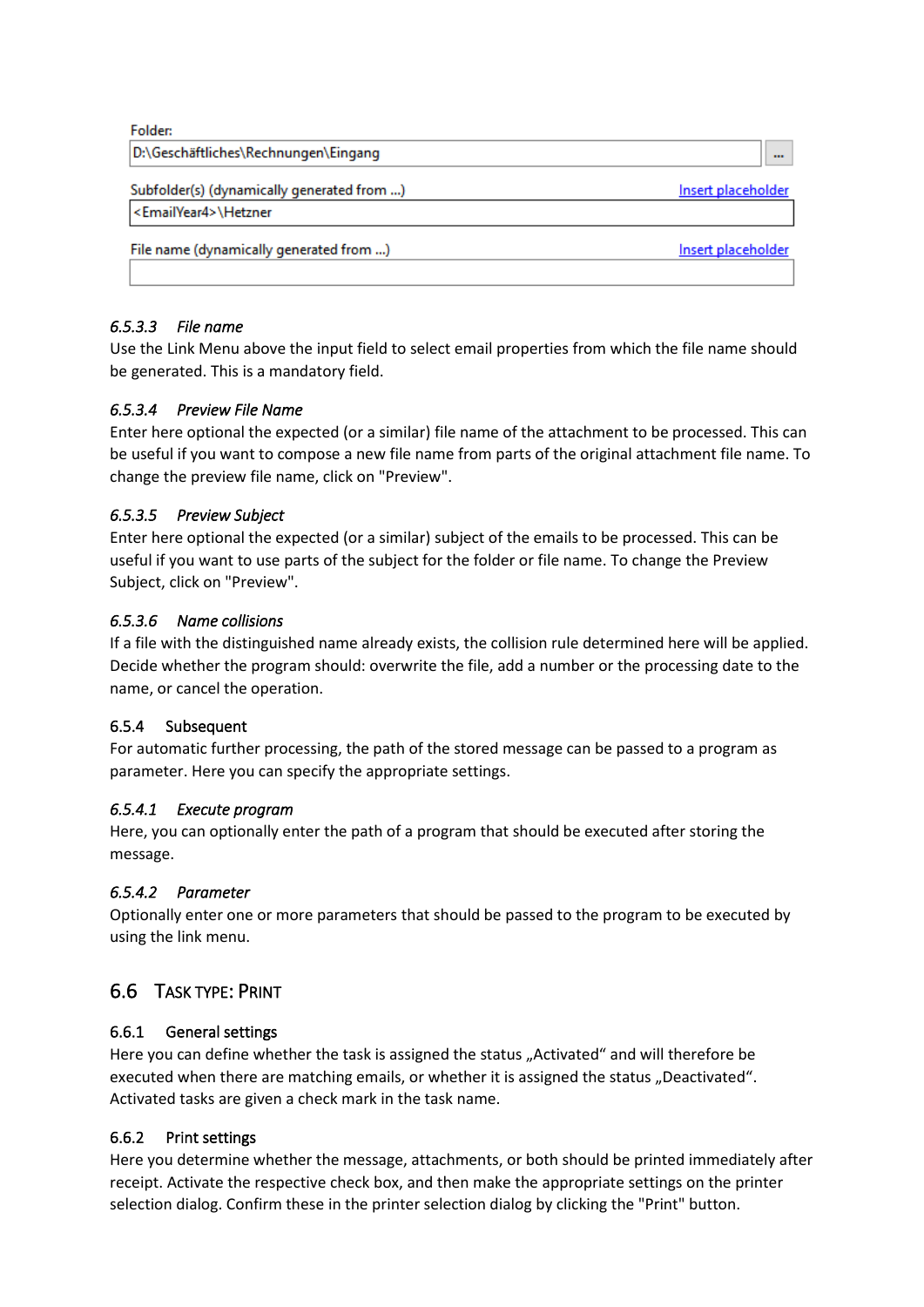#### **Print message/attachment(s)**

| Print message            |        |                                                       |
|--------------------------|--------|-------------------------------------------------------|
| Printing settings        |        | Selected printer: HP PCL3 A-size Printer Class Driver |
| Page range               | Pages: | All pages                                             |
|                          |        |                                                       |
| <b>Print attachments</b> |        |                                                       |
| Printing settings        |        | Selected printer: HP PCL3 A-size Printer Class Driver |
| Page range               | Pages: | (relative to the beginning): 2                        |
|                          |        | (relative to the end): 1-2                            |
|                          |        |                                                       |

Font settings for plain-text attachments

Font settings...

#### *6.6.2.1 Page range*

By using the "Page range" dialog, you can specify which pages to print. For example, to skip the first page, select the type "Some pages", enter the value 2 in the field "from page", and select "relative to beginning". In the field "To page", enter the value 1 and select "Relative to end".

With the "Minimum number of pages of the document", you can ensure that only documents corresponding to this setting are printed.

| <b>◎</b> All pages |                           |              |
|--------------------|---------------------------|--------------|
| Some pages         |                           |              |
| from page:         | relative to the beginning | $\checkmark$ |
| to page:           | relative to the end       |              |

#### *6.6.2.2 Automatically rotate pages*

Determines whether the pages to be printed should be rotated automatically. This is necessary, for example, if some documents/pages to be processed are in portrait format and some in landscape format. The default setting is set in the program options.

#### *6.6.2.3 Plain text attachments*

For plain text attachments, you can customize the font.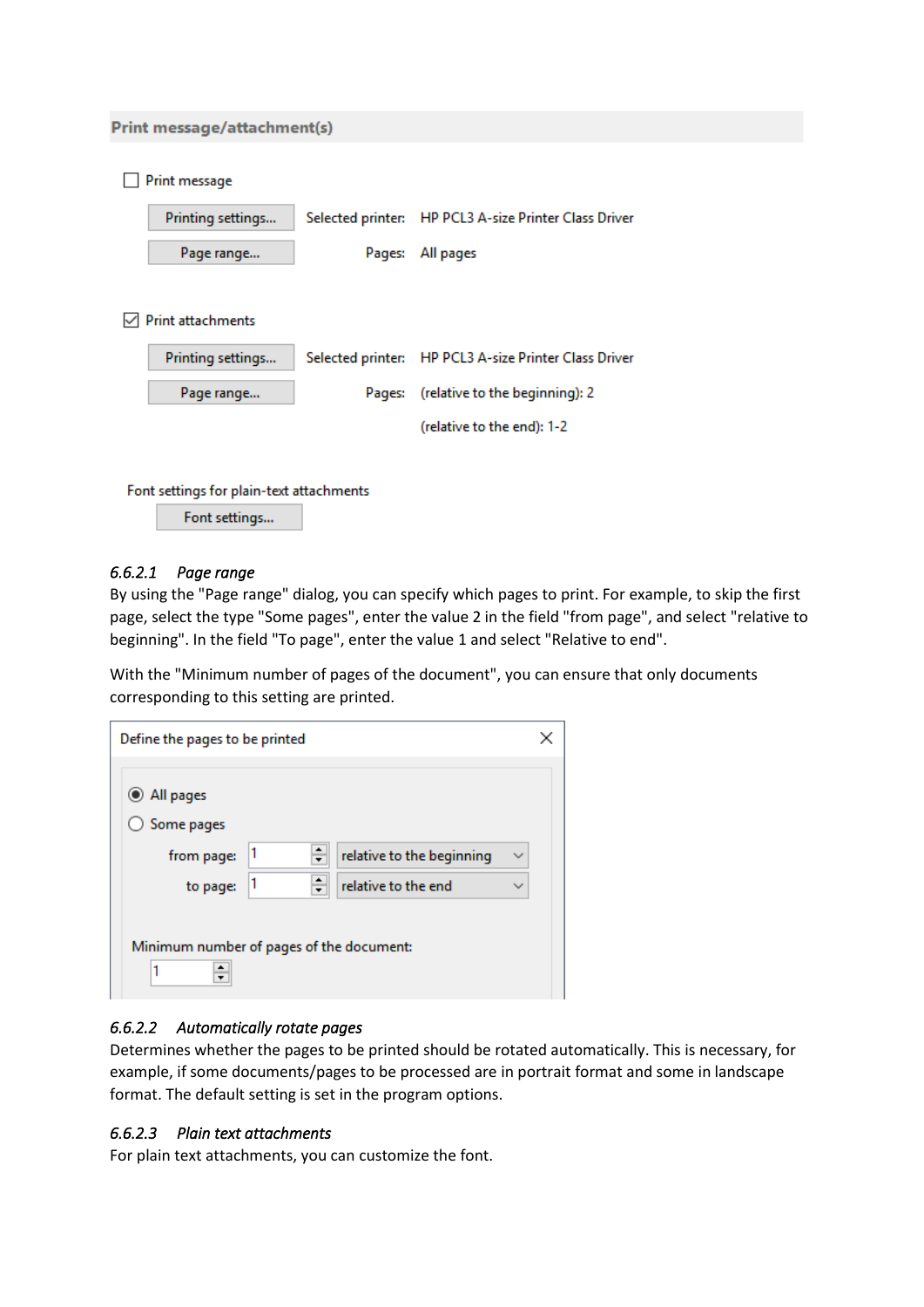# <span id="page-15-0"></span>6.7 EMAIL OPERATIONS (PROCEDURE AFTER SUCCESSFUL PROCESSING)

## 6.7.1 Mark message as read

Here you can set whether the email should be marked as read after successful processing. If the access type "Use add-in" is selected in the program options (section "Outlook"), it can also be distinguished whether a requested read receipt will be sent. Otherwise, the Outlook options to send a read receipt apply.

# 6.7.2 Add prefix to email subject

Enable this option to prefix the email subject, for example, with "\*ARCHIVE\*" or "Archived\_".

# 6.7.3 Move Email

Here you can select an email folder into which the email should be moved after a successful processing. Use the link menu above the input field Subfolders to optionally add the properties of the email that are to be included in the names of the subfolders.

# 6.7.4 Copy email

Here you can optionally select an email folder into which the email should be copied after successful processing. Use the link menu above the input field Subfolders to optionally add the properties of the email that are to be included in the names of the subfolders.

# *6.7.4.1 Subject prefix of the copy*

Enter any prefix in the input field of the same name to add it to the subject of the copy, e.g. "\*ARCHIVE\*" or "Archived\_".

# *6.7.4.2 Mark copy as read*

Here you can set whether the email copy should be marked as read.

#### *6.7.4.3 Decrypt copy / save copy without digital signature*

Creates an unencrypted and unsigned copy of the message, for example for archiving purposes.

#### 6.7.5 Forward email

Up to three email forwardings can be set up here. For each forwarding, you can specify which of the original attachments to include.

# <span id="page-15-1"></span>6.8 AUTOMATIC REPLIES

If the sender of a message is to be informed of a status, this can be configured here. You can send a message if other filter criteria match, but no attachments are included, or to inform the sender about a successful processing.

# <span id="page-15-2"></span>6.9 NOTIFICATIONS

Here you can make settings that are used to tell the processing status of an email.

#### 6.9.1 Status notification via email

Select the case in which a notification is to be made:

- on success
- on errors
- if filter criteria are not fulfilled
- If other filter criteria are fulfilled, but attachments are missing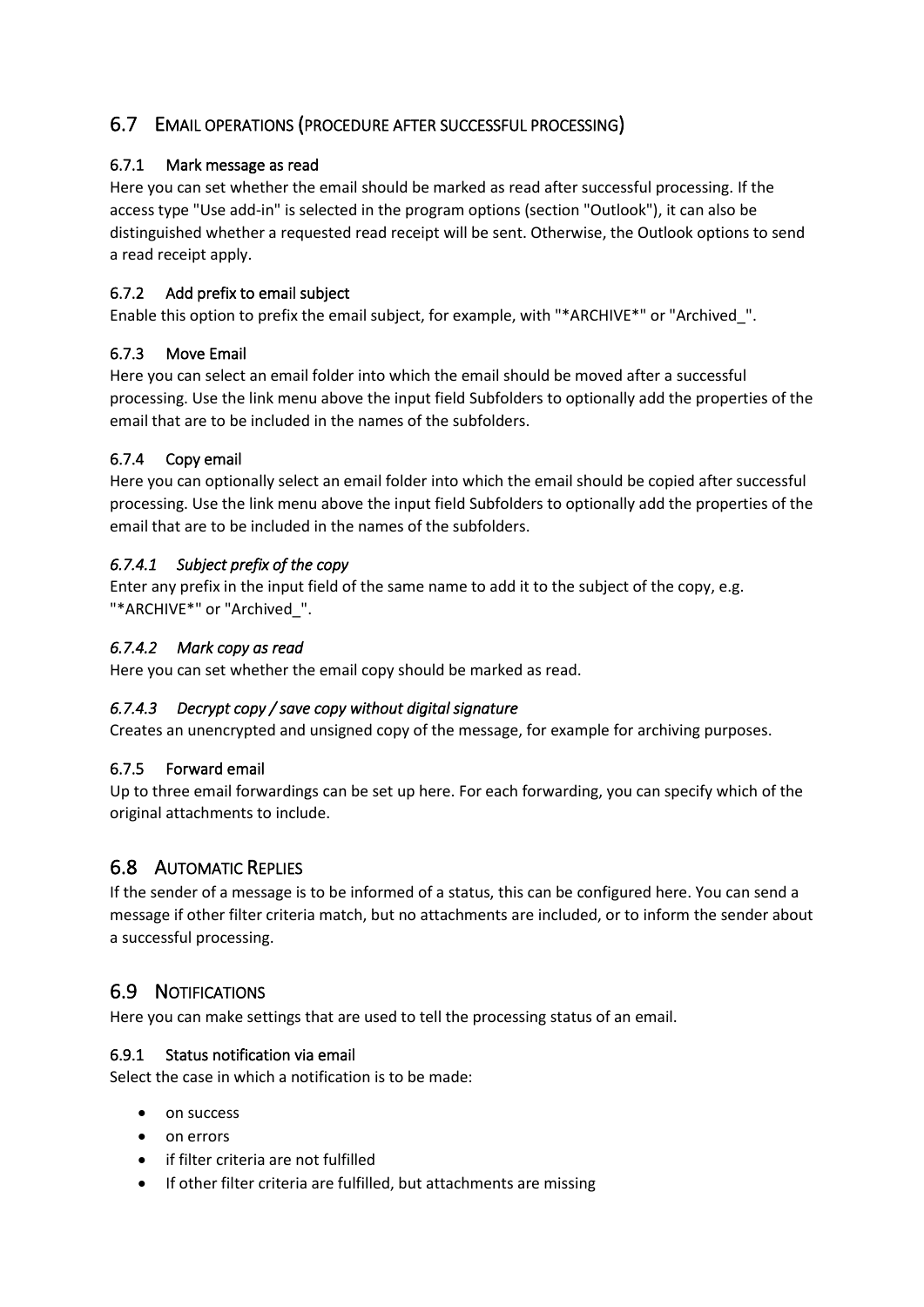and enter one or more (comma-separated) recipients of the status message.

#### 6.9.2 Status notification by an acoustic signal

Here you can optionally select a wave file that you want to play after successful processing.

# <span id="page-16-0"></span>7 TOOLBAR OF THE LOG AREA

The toolbar contains the following buttons:

Filter log entries... | Create Excel report...

#### <span id="page-16-1"></span>7.1 FILTER LOG ENTRIES

By using the log filter, log entries can be limited. The filter criteria may be, for example, the date of receipt, which is to be limited to a period within the last week. The comparison operator is contextsensitive, that is, he always fits the selected filter criteria. By clicking on the button with the plus or minus symbol, further filters can be added (linked with a logical AND) or the respective filter will be removed.

| Show/Hide log filter<br>Log: |                          |                 |              |   |                      |  |
|------------------------------|--------------------------|-----------------|--------------|---|----------------------|--|
|                              | Date processed           | is earlier than | $\checkmark$ | ÷ | Days<br>$\checkmark$ |  |
| Log Filter:                  | Date processed           |                 |              |   |                      |  |
|                              | Date received            |                 |              |   |                      |  |
|                              | Subject                  |                 |              |   |                      |  |
|                              | <b>Processing status</b> |                 |              |   |                      |  |
|                              | <b>p</b> Processing type |                 |              |   |                      |  |

# <span id="page-16-2"></span>7.2 CREATE EXCEL REPORT

This button is used to generate an overview of the processings as an Excel report. This contains the following sheets:

- Overview
- Successful processing
- Errors
- Not overwritten
- No match

and allows filtering and custom sorting of processing data. In the program options, you can configure a periodic sending of the current report.

# <span id="page-16-3"></span>8 LOG LIST

The log list contains information about all processed emails and is divided into the three tabs: "Successful processed", "Error", "No match".

Depending on the active tab page, the context menu contains the following entries:

- Open saved file *(opens a saved file with the associated program)*
- Select saved file in Explorer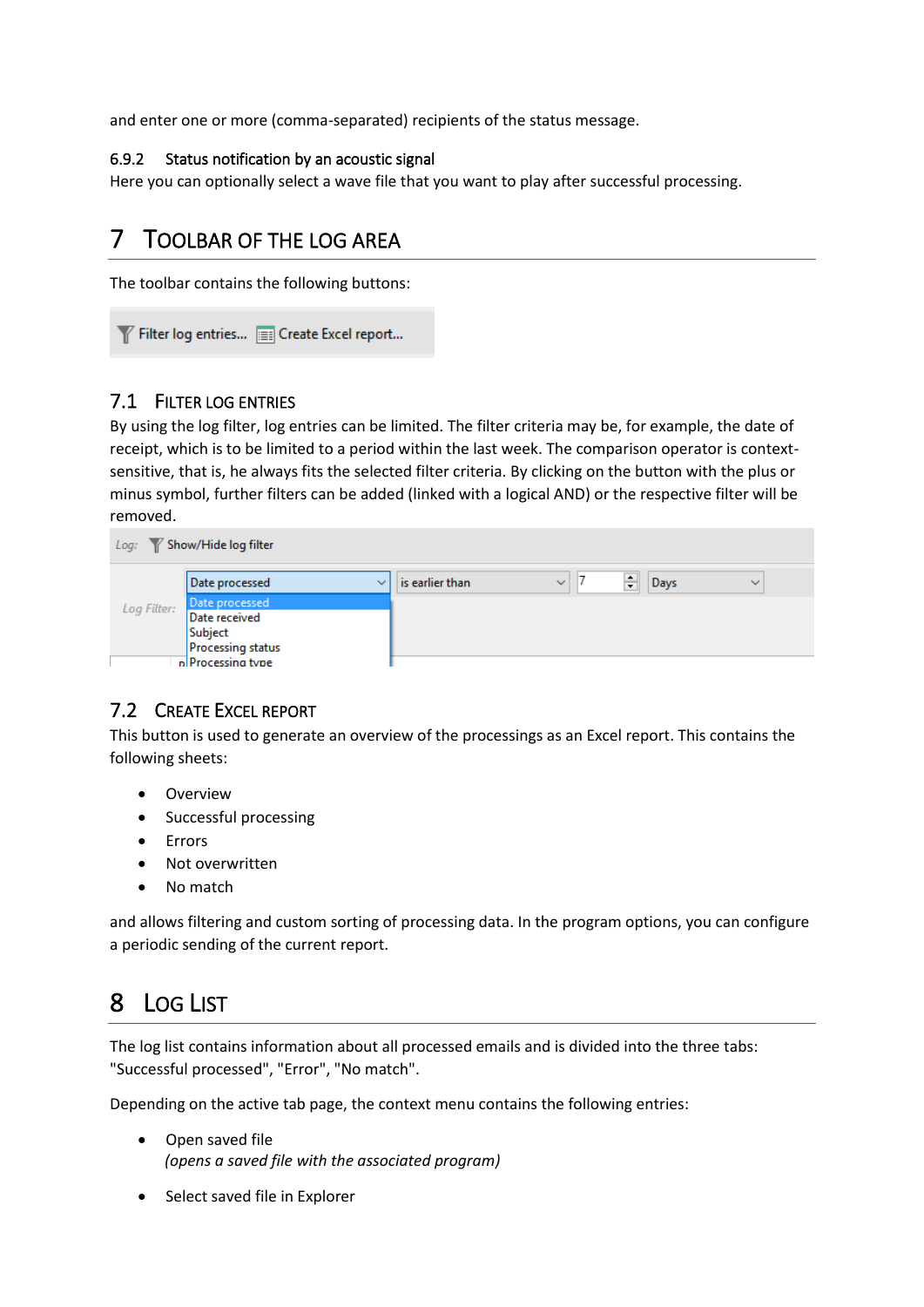*(opens the Explorer and selects the saved file)*

- Copy log entry to clipboard *(copies relevant data of the selected entry to the clipboard)*
- Clear list *(removes all entries from the log list)*

# <span id="page-17-0"></span>9 STATUS BAR

# <span id="page-17-1"></span>9.1 PROFILES

Shows the total number of profiles and the number of active profiles.

# <span id="page-17-2"></span>9.2 LOG FILTER

Shows the number of entries that do not fulfill the conditions of the log filter, for example, entries that are too old.

#### <span id="page-17-3"></span>9.3 SUCCESSFUL PROCESSING

Shows the number of successful processings on the current day as well as for the period specified in the log filter (or the entire period).

# <span id="page-17-4"></span>9.4 ERRORS

Shows the number of errors that occurred on the current day and for the period specified in the log filter or the total period.

# <span id="page-17-5"></span>9.5 NO MATCH

Shows for the current day and for the period specified in the log filter (or entire period) the number of messages that did not fulfill the filter criteria of the active profiles but were nevertheless received in one of the monitored email folders.

# <span id="page-17-6"></span>9.6 STATUS

Displays the following status information:

- the number of seconds until the next check for new messages (divided into quick check | complete check)
- information about the current check (the number of messages already checked)
- information on current processing (the number of messages already processed)
- other information about the current process

# <span id="page-17-7"></span>10 COMMAND LINE

The following parameters can be passed to the executable file "AEPProcessor.exe":

| Parameter   Alternative   Description |                                                                     |  |
|---------------------------------------|---------------------------------------------------------------------|--|
| run once                              | New emails will be processed and the program terminated afterwards. |  |
| auit                                  | Program will terminate execution at the next opportunity.           |  |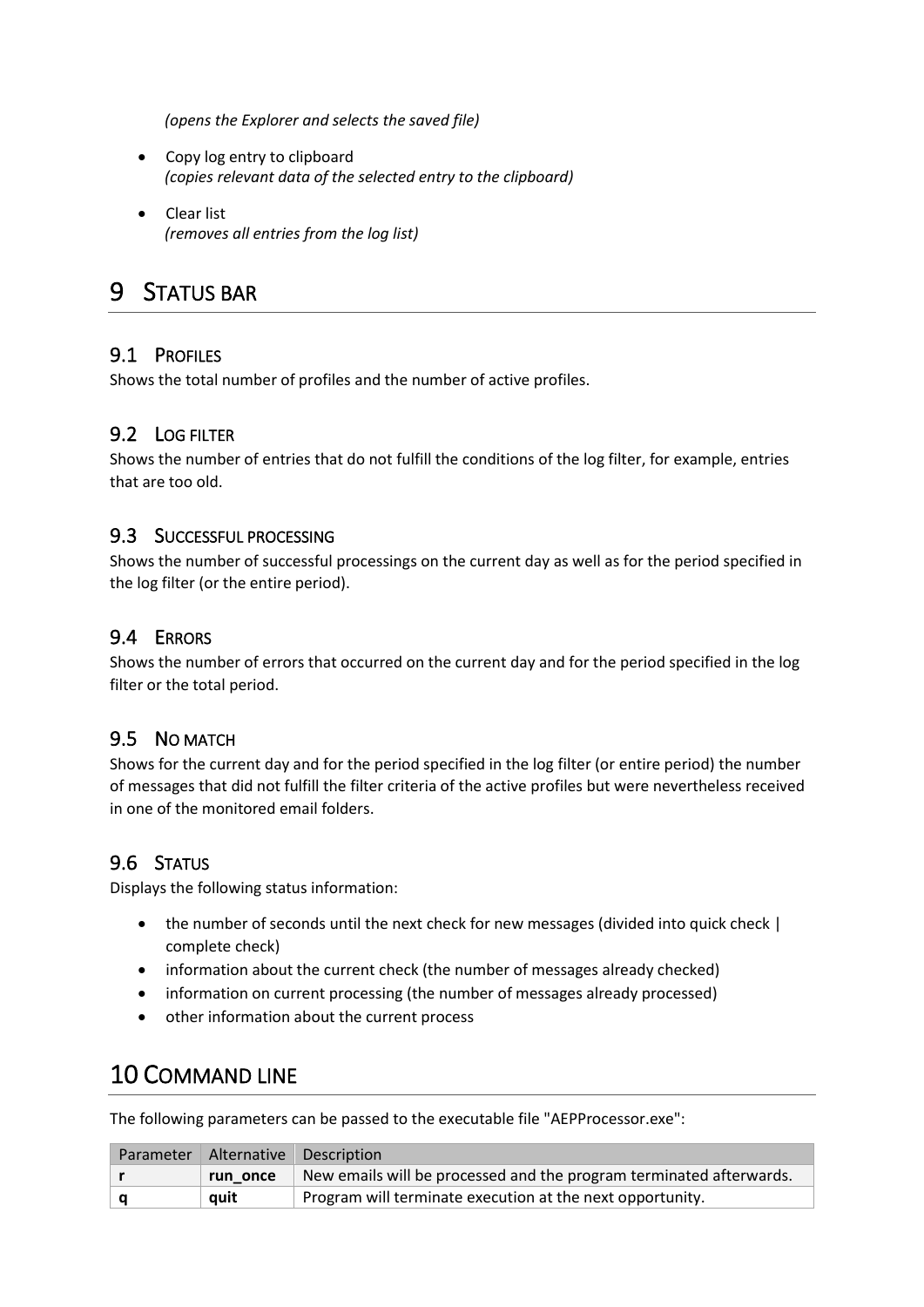| catch up | Emails of the specified period will be processed according to the |
|----------|-------------------------------------------------------------------|
|          | specified profiles and the program will then be terminated.       |

The parameter "**c**" or "**catch\_up**" requires further parameters to specify the time period, the profiles to be applied and additional options:

| Determines the period of the receipt date of the messages to be processed               |  |  |  |  |
|-----------------------------------------------------------------------------------------|--|--|--|--|
| (Unlimited, Today, FromTo).                                                             |  |  |  |  |
| Start date in the following format: yyyy-mm-dd (only necessary if period type FromTo    |  |  |  |  |
|                                                                                         |  |  |  |  |
| End date in the following format: yyyy-mm-dd (only necessary if period type FromTo      |  |  |  |  |
|                                                                                         |  |  |  |  |
| Specifications for the profiles to be used                                              |  |  |  |  |
| Specification of the profiles to be used for catching up                                |  |  |  |  |
| (SingleProfile, ActiveProfiles, AllProfiles, FileWithListOfProfiles).                   |  |  |  |  |
|                                                                                         |  |  |  |  |
| Path to a TXT file (*.txt) with a list of profile names or identification numbers (each |  |  |  |  |
|                                                                                         |  |  |  |  |
| <b>Additional options</b>                                                               |  |  |  |  |
| If this parameter is passed, messages that were processed successfully before are       |  |  |  |  |
|                                                                                         |  |  |  |  |
| If this parameter is passed, messages are ignored whose previous processing resulted    |  |  |  |  |
|                                                                                         |  |  |  |  |
|                                                                                         |  |  |  |  |

#### Some application examples:

| One run only                                                                                         |
|------------------------------------------------------------------------------------------------------|
| AEPProcessor.exe -r                                                                                  |
| Terminate program                                                                                    |
| AEPProcessor.exe -q                                                                                  |
| Catch up for a period                                                                                |
| AEPProcessor.exe -c -p Unlimited -s SingleProfile -n "Testprofil"                                    |
| AEPProcessor.exe -c -p Unlimited -s ActiveProfiles -is -ie                                           |
| AEPProcessor.exe -c -p Today -s AllProfiles -ie                                                      |
| AEPProcessor.exe -c -p Today -s FileWithListOfProfiles -pf "D:\Profile lists\List1.txt" -is          |
| AEPProcessor.exe -c -p FromTo -f "2019-03-15" -t "2019-03-20" -s SingleProfile -n "Test profile" -ie |
| AEPProcessor.exe -c -p FromTo -f "2017-01-01" -t "2018-12-31" -s AllProfiles                         |

# <span id="page-18-0"></span>11 PROGRAM OPTIONS

# <span id="page-18-1"></span>11.1 GENERAL

Here you can define settings such as the language of the program interface and the startup behavior as well as a centrally managed profile file.

As soon as a centrally managed profile file has been specified, no further changes can be made to the individual profiles - even deletion and recreation are blocked. Changes can or should only be made by the administrator. The administrator edits the profile file locally (i.e., using the application data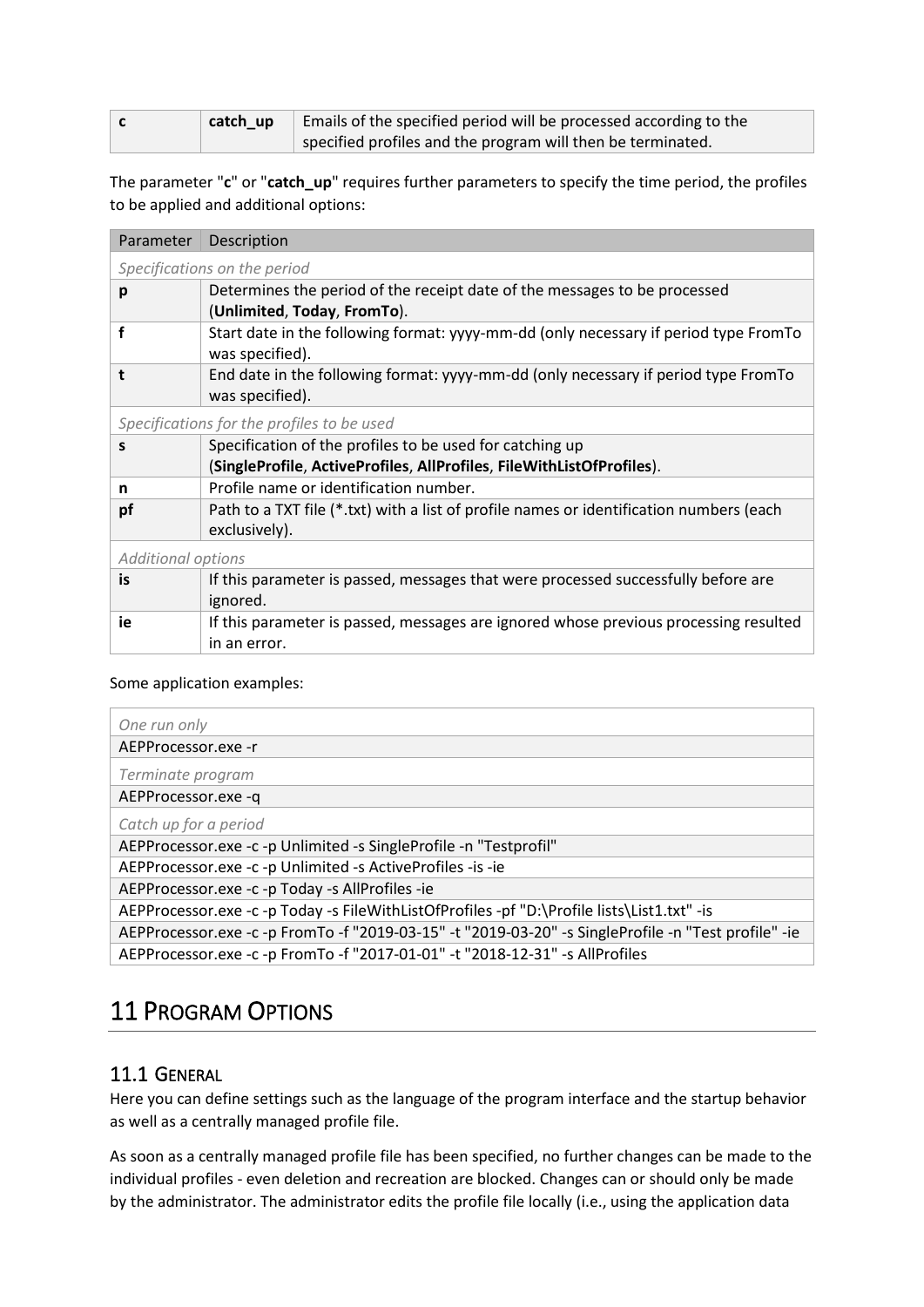directory "%AppData%\Automatic Email Processor") and then copies it to the designated network folder (provided that he does not use a centrally managed profile file himself).

The centrally managed profile file is reloaded by the individual processes before each run and the profile list in the main window is updated at regular intervals (every 5 minutes). Updating the profile list in the main window can be forced by minimizing the application to the notification area of the taskbar and then restoring it.

# <span id="page-19-0"></span>11.2 OUTLOOK

# 11.2.1 Type of remote control

Determines how Outlook will be accessed. The following types are available:

Use add-in

*(This is the recommended type of access for older version of Outlook (2007 and 2010). In case there are problems or conflicts with other Outlook add-ins, the type should be changed to "direct access", which generally works fine.)*

• Directly access Outlook

*(Typically, this type of access works fine and is especially recommended when using Outlook 2013 or newer. However, in case of an inactive antivirus program or outdated virus definitions, it can happen that a warning window appears with a reference to accessing Outlook. Typically, this window will appear only once at startup. This can either be adjusted in the Outlook security settings or prevented by using an active antivirus program with up-todate virus definitions.)*

#### 11.2.2 Outlook instance

Determines whether the program creates its own Outlook instance for automation. The following options are available:

• Use own instance

*This option should be used, if there are multiple Outlook profiles available to logon to. The program will create its own Outlook instance and logon to the standard profile.)*

• Use user's instance

*(This option can be used if there is only one Outlook profile that the program can logon to. There are no advantages to using this option - depending on the individual system, one or the other variant may be better supported.)*

#### 11.2.3 Retrieving new messages

If the option "Independently call the "Send/Receive all" function to receive new emails" is activated, the program automatically calls the Outlook function "Send/Receive all" at the interval set below, if Outlook is not opened.

# <span id="page-19-1"></span>11.3 PROCESSING

#### 11.3.1 Interval of the check for new messages to be processed

Determines at what interval (in seconds) "Automatic Email Processor" checks whether new messages have been received. The Quick Check checks the emails of the last 30 days for messages that have not yet been processed. During the Full Check, all emails in the respective folder are checked. For a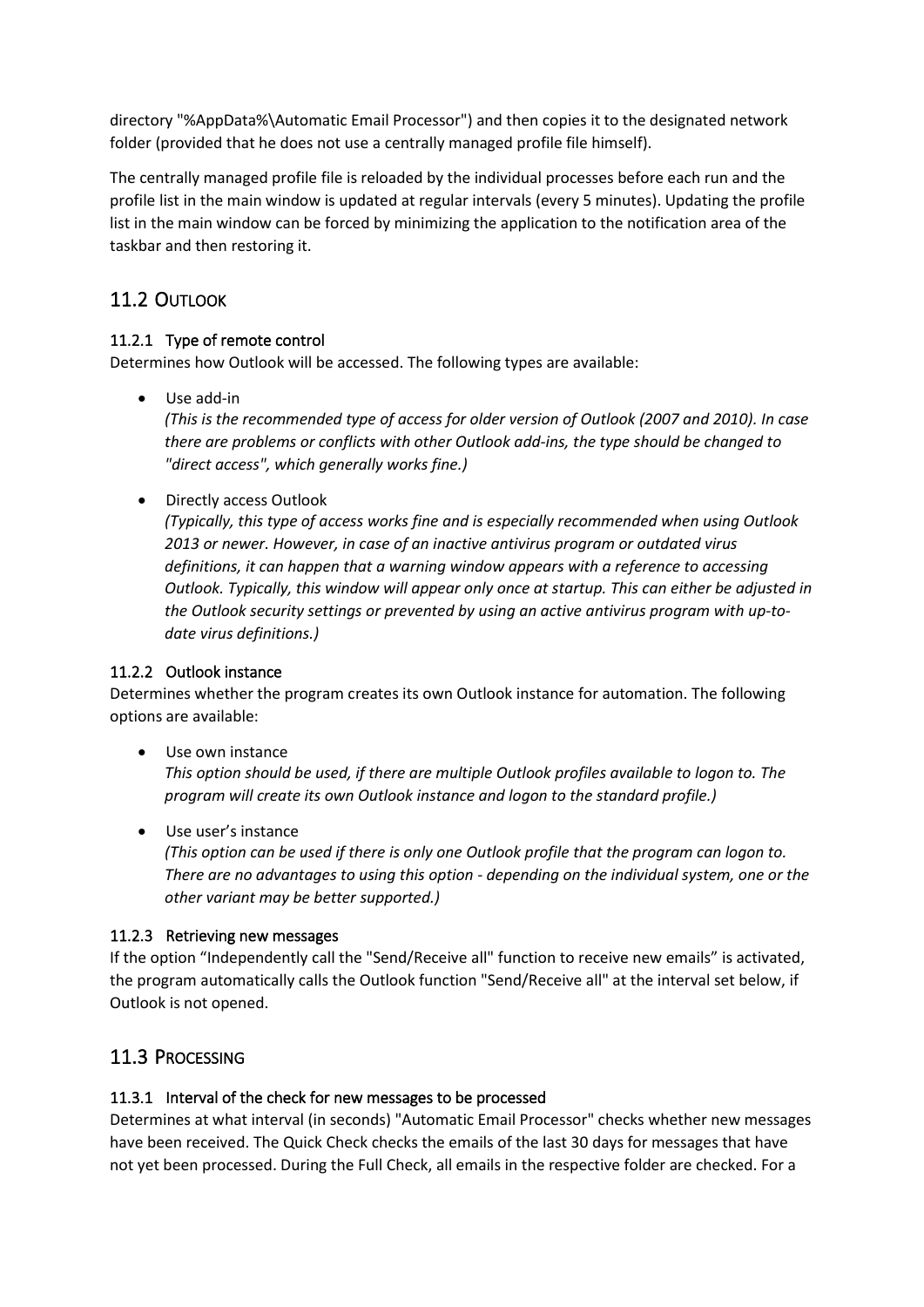larger number of emails, the full scan may take some time and processor power, so the default interval is 15 minutes.

#### 11.3.2 Log errors

Determines whether errors are recorded. If problems occur, this option must be activated because detailed information about the error is necessary to generate an error report. Otherwise, this option can be disabled to reduce write accesses to the hard disk.

#### 11.3.3 Display errors that occur during saving additionally in a message window

If this option is activated, processing is interrupted until the acknowledgement of the message is confirmed.

#### 11.3.4 Cancel the execution of the task after one minute

This option should only be activated if the program hangs in the processing of a particular email. Some emails may differ from the standard or contain corrupted information. When the option is activated, the time available to process an email is limited. However, this increases the likelihood that your Outlook installation cannot be automated by the program.

#### 11.3.5 Pause between processing multiple new messages

Here you can set whether the program should pause for a certain time after processing a message. This option is relevant for the further processing of saved files.

#### 11.3.6 Pause between work steps when using Word

The default value of 1500 milliseconds can be reduced on some systems to allow faster processing. However, this increases the probability of errors occurring.

#### 11.3.7 Process messages only in the following time

This option allows messages to be processed automatically only at the times specified here.

#### 11.3.8 Set file date of saved attachments to email receipt date

If this option is activated, the file date (date of creation, last modification and last access) of the saved attachments is set to the date of receipt of the respective email.

# <span id="page-20-0"></span>11.4 FILTER

Here you can specify whether the value displayed in Outlook or the actual file size should be used to determine the file size. Since the calculation of the actual file size is considerably more expensive, it is recommended to use the value displayed in Outlook.

#### <span id="page-20-1"></span>11.5 EMAIL ACCOUNT FOR SENDING

Here, the email account for sending notifications is set. You can use the default Outlook email account or provide custom settings. The account data specified here will be used to send status notifications to the recipients listed in the respective profile settings.

#### <span id="page-20-2"></span>11.6 EXCEL REPORT BY EMAIL

This option allows you to define an interval at which an automatically generated Excel report is sent to the specified email address about the processings of a specific time period.